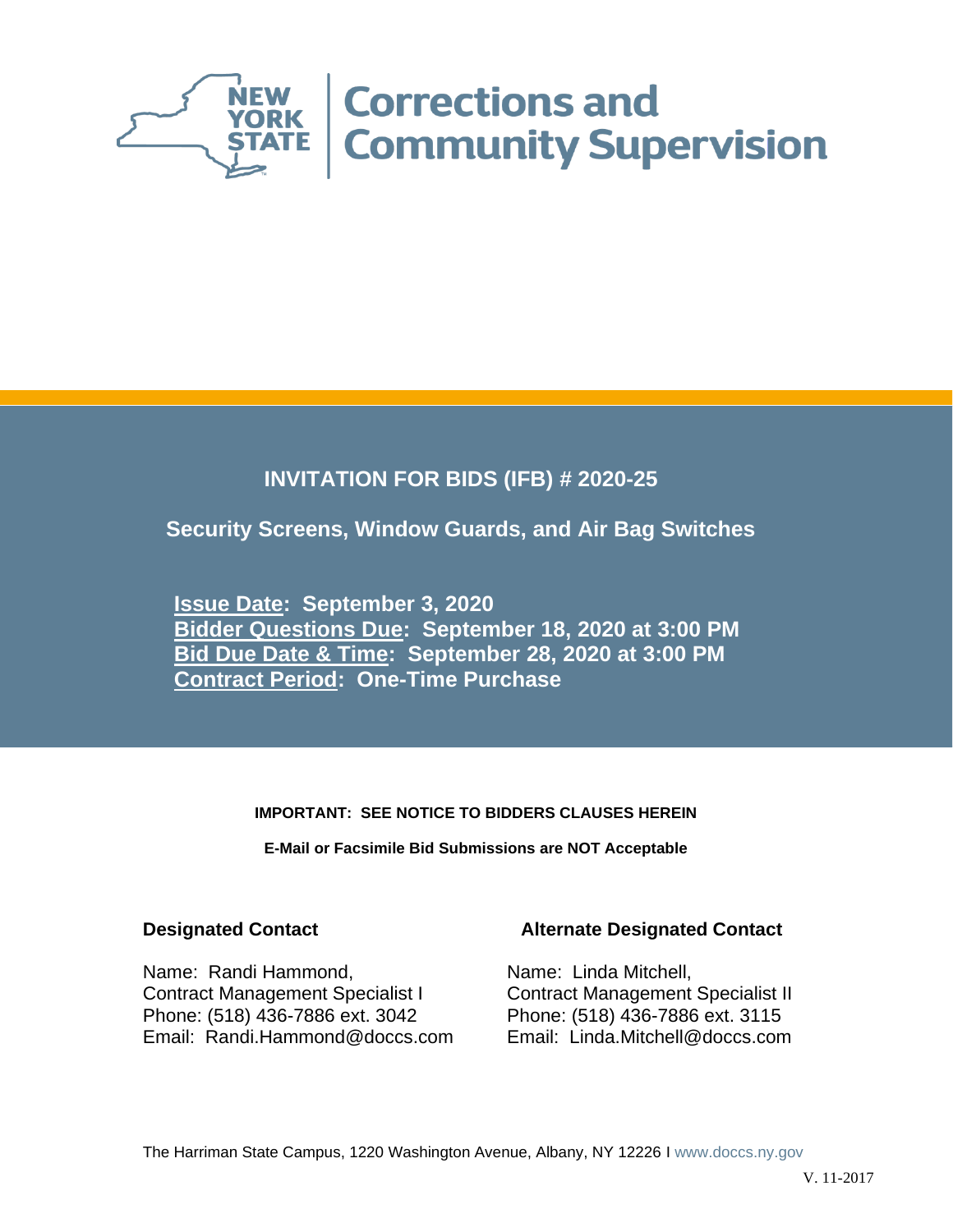**PAGE 2** 

# **BID SIGNATURE PAGE**

**The bid must be fully and properly executed by an authorized person**. **By signing you certify your express authority to sign on behalf of yourself, your company, or other entity and full knowledge and acceptance of this INVITATION FOR BIDS, Appendix A (Standard Clauses For New York State Contracts), Appendix B (General Specifications), and State Finance Law §139-j and §139-k (Procurement Lobbying), and that all information provided is complete, true and accurate. By signing, bidder affirms that it understands and agrees to comply with DOCCS procedures relative to permissible contacts as required by State Finance Law §139-j(3) and §139-j(6)(b). Bidders are requested to retain Appendix A and Appendix B for future reference.**

Procurement Lobbying information may be accessed at: <https://ogs.ny.gov/acpl/>

| Legal Business Name of Company Bidding:                                                                                                                                                                                                                                                                                                                                                                                                                                                                                    |                                                                               |  |                                                                                                                                  |  | NYS Vendor Identification Number:<br>(see NYS vendor file registration clause |  |
|----------------------------------------------------------------------------------------------------------------------------------------------------------------------------------------------------------------------------------------------------------------------------------------------------------------------------------------------------------------------------------------------------------------------------------------------------------------------------------------------------------------------------|-------------------------------------------------------------------------------|--|----------------------------------------------------------------------------------------------------------------------------------|--|-------------------------------------------------------------------------------|--|
| D/B/A - Doing Business As (if applicable):                                                                                                                                                                                                                                                                                                                                                                                                                                                                                 |                                                                               |  |                                                                                                                                  |  | Federal Tax Identification Number:<br>(Do Not Use Social Security Number)     |  |
| <b>Street</b>                                                                                                                                                                                                                                                                                                                                                                                                                                                                                                              | City<br><b>State</b><br>Zip                                                   |  |                                                                                                                                  |  | County                                                                        |  |
|                                                                                                                                                                                                                                                                                                                                                                                                                                                                                                                            | If applicable, place an "x" in the appropriate box(es) (check all that apply) |  |                                                                                                                                  |  |                                                                               |  |
| $\Box$ NYS Small Business<br>$\Box$ NYS Certified Minority-<br><b>Owned Business</b><br>Enterprise (MBE)<br># Employees ______                                                                                                                                                                                                                                                                                                                                                                                             |                                                                               |  | $\Box$ NYS Certified Woman-<br><b>Owned Business</b><br>Disabled Veteran<br><b>Owned Business</b><br>Enterprise (WBE)<br>(SDVOB) |  | $\Box$ NYS Certified Service                                                  |  |
| Vendor Responsibility Questionnaire Filed Online: ____ Yes<br>$\frac{1}{2}$ No<br>If Yes, has Bidder certified or recertified the Vendor Responsibility Questionnaire no more than six (6) months prior to the<br>bid opening date? _____ Yes ____ No<br>Do you understand and is your firm capable of meeting the insurance requirements to enter into a contract with New York<br>Yes<br>State?<br>$\overline{\phantom{a}}$ No<br>Does your bid proposal meet all the requirements of this solicitation?____Yes _____ No |                                                                               |  |                                                                                                                                  |  |                                                                               |  |
| If you are not bidding, place an "x" in the box and return this page only.<br>□ WE ARE NOT BIDDING AT THIS TIME BECAUSE:                                                                                                                                                                                                                                                                                                                                                                                                   |                                                                               |  |                                                                                                                                  |  |                                                                               |  |
| Phone:<br>Toll Free Phone:                                                                                                                                                                                                                                                                                                                                                                                                                                                                                                 |                                                                               |  |                                                                                                                                  |  |                                                                               |  |
| Email Address:                                                                                                                                                                                                                                                                                                                                                                                                                                                                                                             | Company Web Site:                                                             |  |                                                                                                                                  |  |                                                                               |  |
| Bidder's Signature:<br>Printed or Typed Name:                                                                                                                                                                                                                                                                                                                                                                                                                                                                              |                                                                               |  |                                                                                                                                  |  |                                                                               |  |
| Title:<br>Date:                                                                                                                                                                                                                                                                                                                                                                                                                                                                                                            |                                                                               |  |                                                                                                                                  |  |                                                                               |  |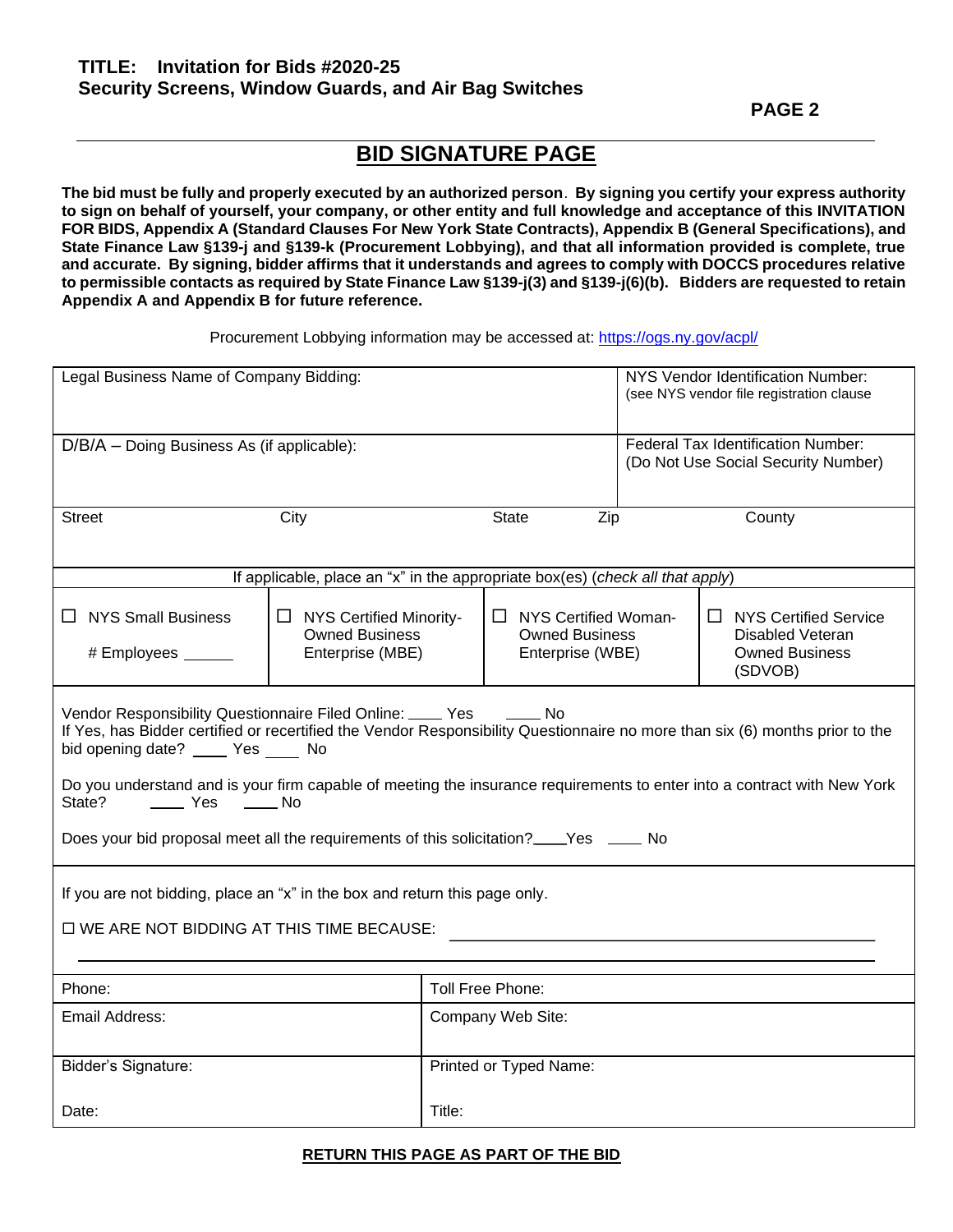# **INDIVIDUAL, CORPORATION, PARTNERSHIP, OR LLC ACKNOWLEDGMENT**

| <b>STATE OF</b>                                        | <b>SS.:</b>                                                                                              |                                                                                                                                        |
|--------------------------------------------------------|----------------------------------------------------------------------------------------------------------|----------------------------------------------------------------------------------------------------------------------------------------|
| <b>COUNTY OF</b>                                       |                                                                                                          |                                                                                                                                        |
|                                                        | On the ____ day of ___________________ in the year 20 __ , before me personally appeared                 |                                                                                                                                        |
|                                                        |                                                                                                          |                                                                                                                                        |
|                                                        | instrument, who, being duly sworn by me did depose and say that _he resides at                           |                                                                                                                                        |
|                                                        |                                                                                                          |                                                                                                                                        |
|                                                        |                                                                                                          |                                                                                                                                        |
| [Check One]                                            |                                                                                                          |                                                                                                                                        |
|                                                        | If an individual): he executed the foregoing instrument in his/her name and on his/her own behalf.       |                                                                                                                                        |
|                                                        |                                                                                                          |                                                                                                                                        |
|                                                        |                                                                                                          | the corporation described in said instrument; that, by authority of (1) proportion described in said instrument; that, by authority of |
|                                                        |                                                                                                          | the Board of Directors of said corporation, _he is authorized to execute the foregoing instrument on behalf of                         |
|                                                        |                                                                                                          | the corporation for purposes set forth therein; and that, pursuant to that authority, he executed the foregoing                        |
|                                                        | instrument in the name of and on behalf of said corporation as the act and deed of said corporation.     |                                                                                                                                        |
|                                                        |                                                                                                          |                                                                                                                                        |
|                                                        |                                                                                                          | the partnership described in said instrument; that, by the terms of the terms of                                                       |
|                                                        | said partnership, _he is authorized to execute the foregoing instrument on behalf of the partnership for |                                                                                                                                        |
|                                                        |                                                                                                          | purposes set forth therein; and that, pursuant to that authority, _he executed the foregoing instrument in the                         |
|                                                        | name of and on behalf of said partnership as the act and deed of said partnership.                       |                                                                                                                                        |
|                                                        | If a limited liability company): _ he is a duly authorized member of _                                   |                                                                                                                                        |
|                                                        |                                                                                                          | LLC, the limited liability company described in said instrument; that _he is authorized to execute the foregoing                       |
|                                                        |                                                                                                          | instrument on behalf of the limited liability company for purposes set forth therein; and that, pursuant to that                       |
|                                                        |                                                                                                          | authority, _he executed the foregoing instrument in the name of and on behalf of said limited liability company                        |
| as the act and deed of said limited liability company. |                                                                                                          |                                                                                                                                        |
|                                                        |                                                                                                          |                                                                                                                                        |

**Notary Public Registration No.**

\_\_\_\_\_\_\_\_\_\_\_\_\_\_\_\_\_\_\_\_\_\_\_\_\_\_\_\_\_\_\_\_\_\_\_\_\_\_\_\_\_\_\_\_\_\_\_\_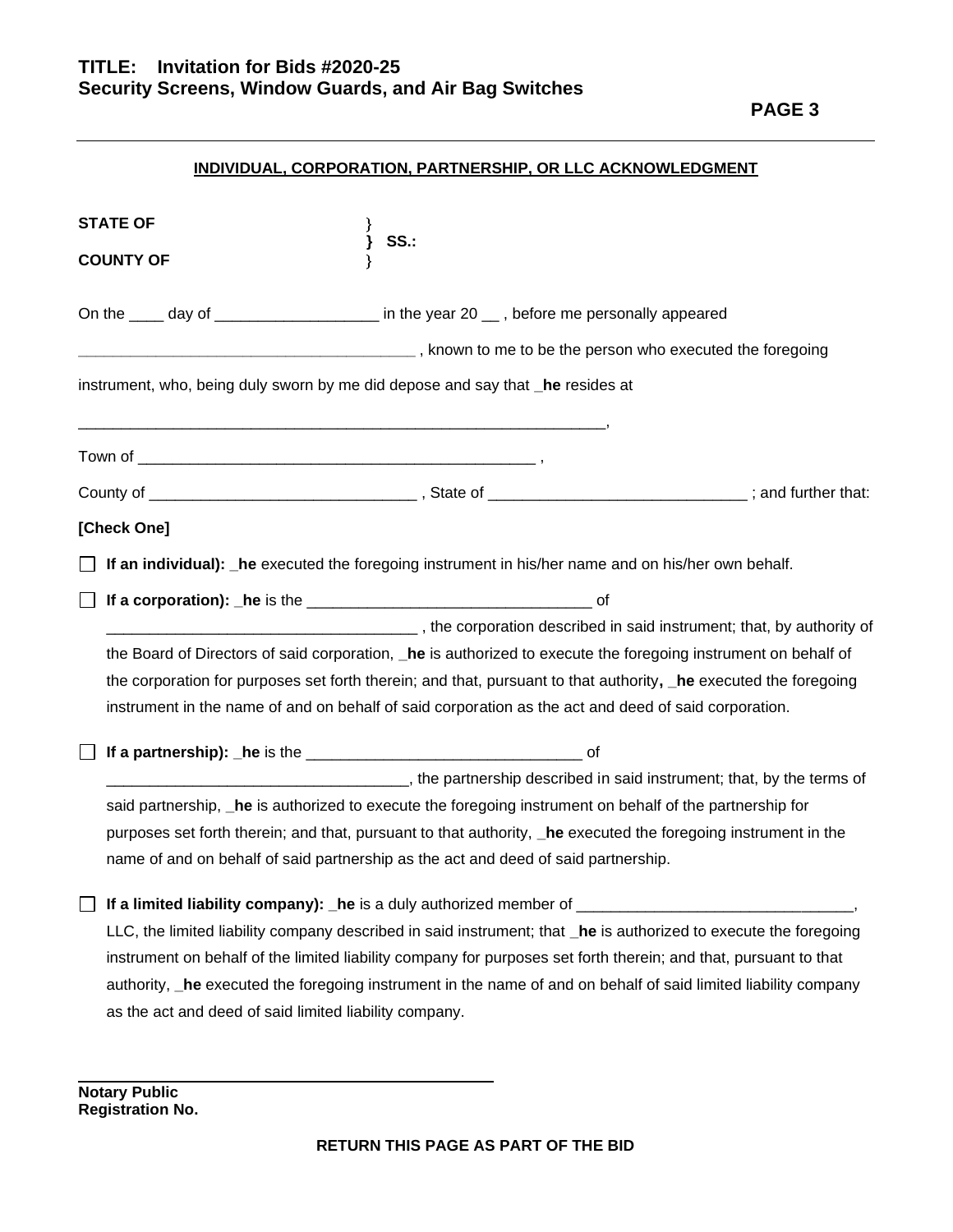# **PAGE 4**

# **CHECKLIST FOR IFB #2020-25**

**All bidders must complete the checklist presented below and submit the following forms listed in the checklist as required for each bid submission.**

# **SUBMISSION DOCUMENTS PACKAGE (SIGNATURES REQUIRED)**

|                | Print Name: Manual Annual Annual Annual Annual Annual Annual Annual Annual Annual Annual Annual Annual Annual                                                                                                                       |
|----------------|-------------------------------------------------------------------------------------------------------------------------------------------------------------------------------------------------------------------------------------|
|                | Date: <u>example</u> and a series of the series of the series of the series of the series of the series of the series of the series of the series of the series of the series of the series of the series of the series of the seri |
|                | Form ST-220-CA                                                                                                                                                                                                                      |
|                | Contractor Certification Forms (Must Be Notarized) (page 33)                                                                                                                                                                        |
|                | Vendor Assurance of No Conflict of Interest or Detrimental Effect (page 32)                                                                                                                                                         |
|                | NYS Required Certifications: EO 177 & State Finance Law § 139-I (page 31)                                                                                                                                                           |
|                | Procurement Lobbying Certification (page 30)                                                                                                                                                                                        |
|                | Notes to Bidders and Questions (pages 26-29)                                                                                                                                                                                        |
|                | Bid Price Page (page 25)                                                                                                                                                                                                            |
|                | (Note: If the above 3 items are not submitted with bid, a tentative awardee shall provide<br>this documentation upon notification from DOCCS.                                                                                       |
|                | Proof of Compliance with Disability Benefits Coverage Requirements                                                                                                                                                                  |
|                | Proof of Compliance with Workers' Compensation Coverage Requirements                                                                                                                                                                |
| $\blacksquare$ | Certificate of Insurance                                                                                                                                                                                                            |
|                | Electronic Filing - Certified Date:<br>(Must be certified within the last 6 months)                                                                                                                                                 |
|                | <b>OR</b>                                                                                                                                                                                                                           |
|                | Vendor Responsibility Questionnaire - Check one of the following:<br>Paper Submission                                                                                                                                               |
|                |                                                                                                                                                                                                                                     |
|                | Forms available at: http://www.doccs.ny.gov/RFPs/rfps.html                                                                                                                                                                          |
| $\blacksquare$ | MWBE / EEO / SDVOB Forms as applicable (see pages 8-10)                                                                                                                                                                             |
|                | Individual, Corporation, Partnership, or LLC Acknowledgement (must be notarized)                                                                                                                                                    |
|                | <b>Bidder's Signature</b>                                                                                                                                                                                                           |
|                | NYS Vendor Identification Number                                                                                                                                                                                                    |
|                | <b>Bidder's Federal Tax Identification Number</b>                                                                                                                                                                                   |
|                | Completed Bid Signature Page (pages 2-3)                                                                                                                                                                                            |
|                | One electronic copy of all documents in PDF format on an electronic medium (i.e. USB flash<br>drice, CD, etc.)                                                                                                                      |
|                | <b>This Checklist</b>                                                                                                                                                                                                               |
|                |                                                                                                                                                                                                                                     |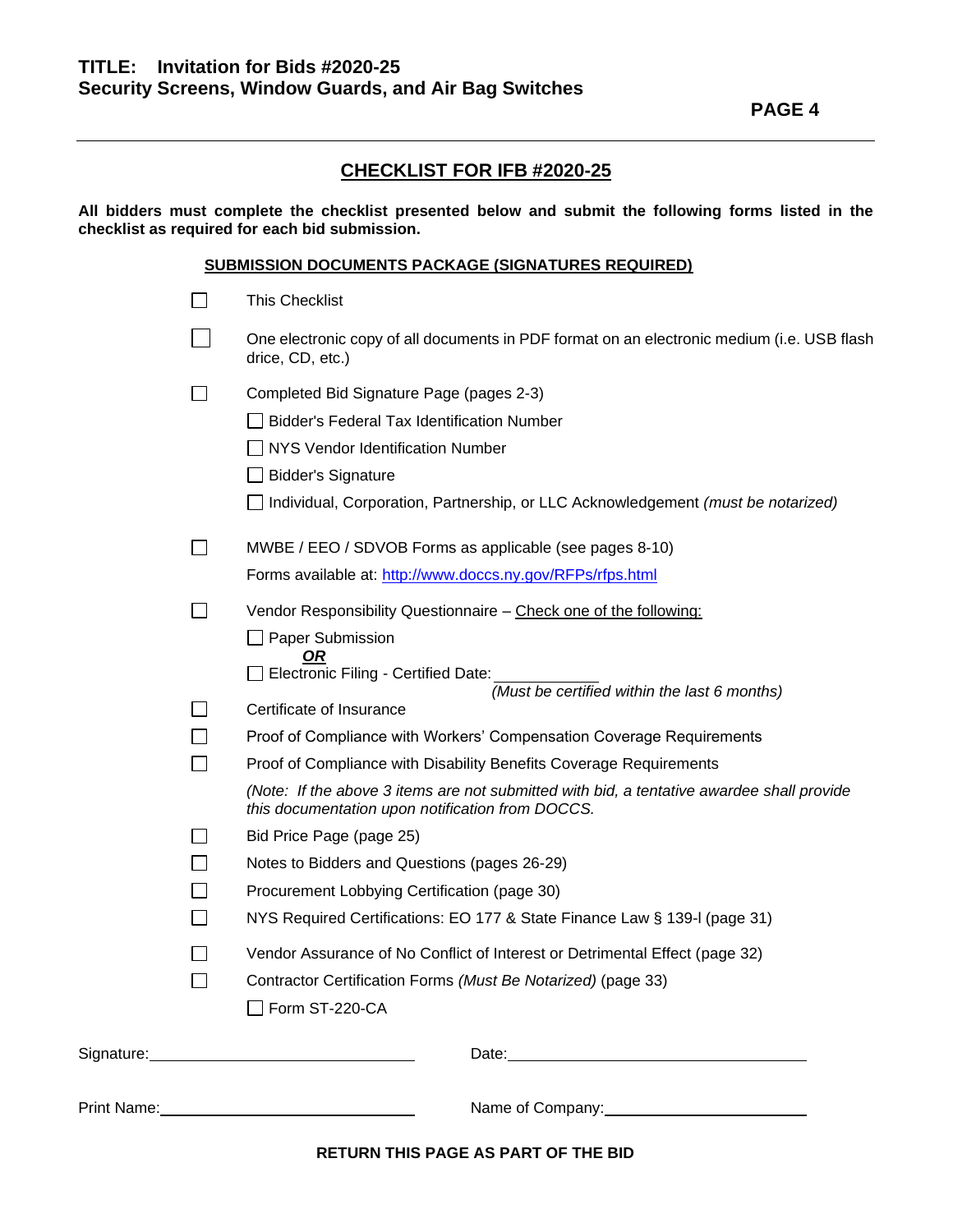**IMPORTANT NOTICE TO POTENTIAL BIDDERS: Receipt of these bid documents does not indicate that the NYS Department of Corrections and Community Supervision (DOCCS) has pre-determined your company's qualifications to receive a contract award. Such determination will be made after the bid opening and will be based on our evaluation of your bid submission compared to the specific requirements and qualifications contained in these bid documents.**

# NOTICE TO BIDDERS:

The DOCCS Contract Procurement Unit will receive bids pursuant to the provisions of Article XI of the State Finance Law or the provisions of the State Printing and Public Documents Law. The following procedures shall be used for bid submittals:

#### 1. **BID PREPARATION**

Prepare your bid on this form using indelible ink. Print the name of your company on each page of the bid in the block provided. One copy of the bid is required, unless otherwise specified herein.

#### 2. **BID SUBMISSION**

When submitting your bid, please submit complete original bid package, including all bidder questions and required certifications. You are not required to return Appendix A and Appendix B to this office. You may keep all those pages for your own reference.

#### 3. **BID DELIVERY**

**Bidders assume all risks for timely, properly submitted deliveries.** Bidders are strongly encouraged to arrange for delivery of bids to the Contract Procurement Unit **prior to** the date of the bid opening. **LATE BIDS may be rejected. E-mail bid submissions are not acceptable and will not be considered.**

#### • **Bid envelopes**

The envelope containing a bid should be clearly marked "**BID ENCLOSED**" and state the **Bid Number, Bid Opening Date,** and **Time**. Failure to complete all information on the bid envelope may necessitate the premature opening of the bid and may compromise confidentiality. See "Bid Submission" in Appendix B, General Specifications. Bids shall be delivered to:

#### **State of New York Department of Corrections and Community Supervision Division of Support Operations/Contract Procurement Unit Attention: Randi Hammond 550 Broadway Menands, NY 12204**

### • **FAX transmittals**

Facsimile transmittals are NOT acceptable for this solicitation.

### • **Hand deliveries**

Bidders must allow extra time to comply with the security procedures which may be in effect when hand delivering bids or using deliveries by independent courier services. **Bidders assume all risks for timely, properly submitted deliveries.** 

### 4. **IMPORTANT BUILDING ACCESS PROCEDURES**

**Bidders attending bid openings must pre-register for building access by contacting Randi Hammond** at (518) 436-7886 Ext. 3042 or by email Randi.Hammond@doccs.ny.gov at least 24 hours prior to bid opening. To access the facility, all visitors must check in by presenting valid photo identification. Vendors who intend to deliver bids should allow extra time to comply with these procedures. Building Access procedures may change or be modified at any time.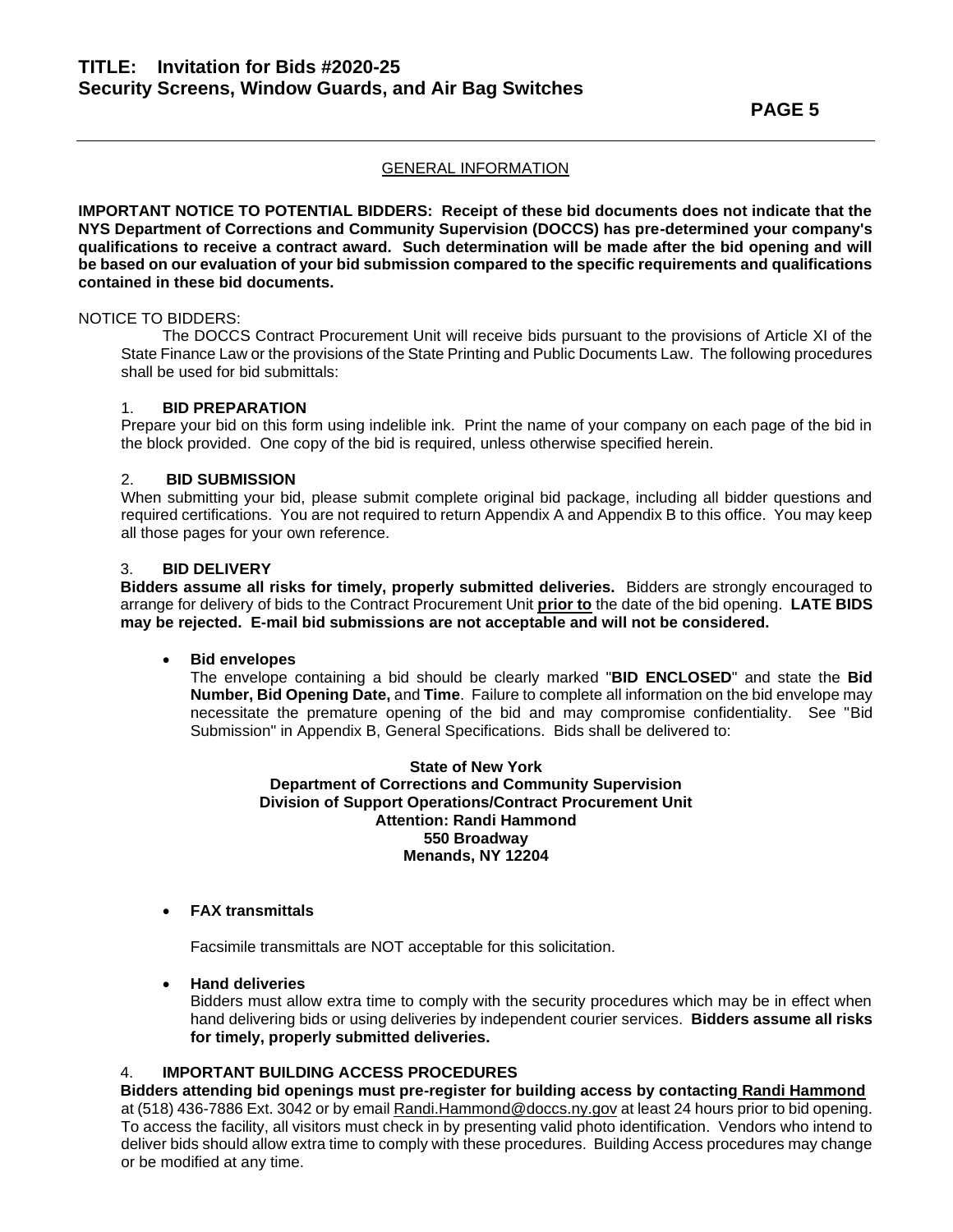#### NON-COLLUSIVE BIDDING CERTIFICATION:

### **(Reference: State Finance Law Section 139-d and Appendix A, Clause 7)**

By submission of this bid, each bidder and each person signing on behalf of any bidder certifies, and in the case of a joint bid each party thereto certifies as to its own organization, under penalty of perjury, that to the best of its knowledge and belief:

(1) The prices in this bid have been arrived at independently without collusion, consultation, communication, or agreement, for the purpose of restricting competition, as to any matter relating to such prices with any other bidder or with any competitor;

(2) Unless otherwise required by law, the prices which have been quoted in this bid have not been knowingly disclosed by the bidder and will not knowingly be disclosed by the bidder prior to opening, directly or indirectly, to any other bidder or to any competitor; and

(3) No attempt has been made or will be made by the bidder to induce any other person, partnership or corporation to submit or not submit a bid for the purpose of restricting competition.

In the event that the bidder is unable to certify as stated above, the bidder shall provide a signed statement which sets forth in detail the reasons why the bidder is unable to furnish the certificate as required in accordance with State Finance Law Section 139-d(1)(b).

#### INQUIRIES / ISSUING OFFICE:

All inquiries concerning this specification will be addressed to the following **Designated Contact:**

Name: Randi Hammond Name: Linda Mitchell Phone No.: 518-436-7886 X 3042 Phone No.: 518-436-7886 x 3115 E-Mail: Randi.Hammond@doccs.ny.gov E-Mail: Linda.Mitchell@doccs.ny.gov

#### **PRIMARY CONTACT SECONDARY CONTACT**

#### **Contacting someone else may result in rejection of bid – see "Procurement Lobbying Act".**

All questions should be submitted in writing no later than 9/11/2020, citing the particular bid section and paragraph number. Use IFB #2020-25 in the subject line when submitting any correspondence related to this IFB. The prospective bidder should notify the DESIGNATED CONTACT of any term, condition, etc., that precludes the vendor from submitting a compliant, responsive bid. Bidders are cautioned to read this document thoroughly to become familiar with all aspects of the bid. Prospective Bidders should note that all clarifications and exceptions including those relating to the terms and conditions of the contract are to be resolved prior to the submission of a bid. Bidders entering into a contract with the State are expected to comply with **all** the terms and conditions contained herein. Answers to all questions of a substantive nature will be given to all Prospective Bidders in the form of a formal addendum which will become part of the ensuing contract.

#### KEY EVENTS/DATES:

| Invitation for Bids (IFB) Issued              | September 3, 2020                 |
|-----------------------------------------------|-----------------------------------|
| Written Bidders' Questions Deadline           | Septeber 18, 2020 at 3:00 PM EST  |
| DOCCS Issues Answers to Questions (estimated) | September 23, 2020                |
| Bids Due to DOCCS                             | September 28, 2020 at 3:00 PM EST |
| Tentative Award Made (estimated)              | October 5, 2020                   |

### PROCUREMENT LOBBYING ACT:

### SUMMARY OF POLICY AND PROHIBITIONS ON PROCUREMENT LOBBYING

Pursuant to State Finance Law §§139-j and 139-k, this solicitation includes and imposes certain restrictions on communications between NYSDOCCS and an Offerer/bidder during the procurement process. An Offerer/bidder is restricted from making contacts from the earliest notice of intent to solicit offers/bids through final award and approval of the Procurement Contract by NYSDOCCS and, if applicable, the Office of General Services, and/or the Office of the State Comptroller ("restricted period") to other than designated staff unless it is a contact that is included among certain statutory exceptions set forth in State Finance Law §139-j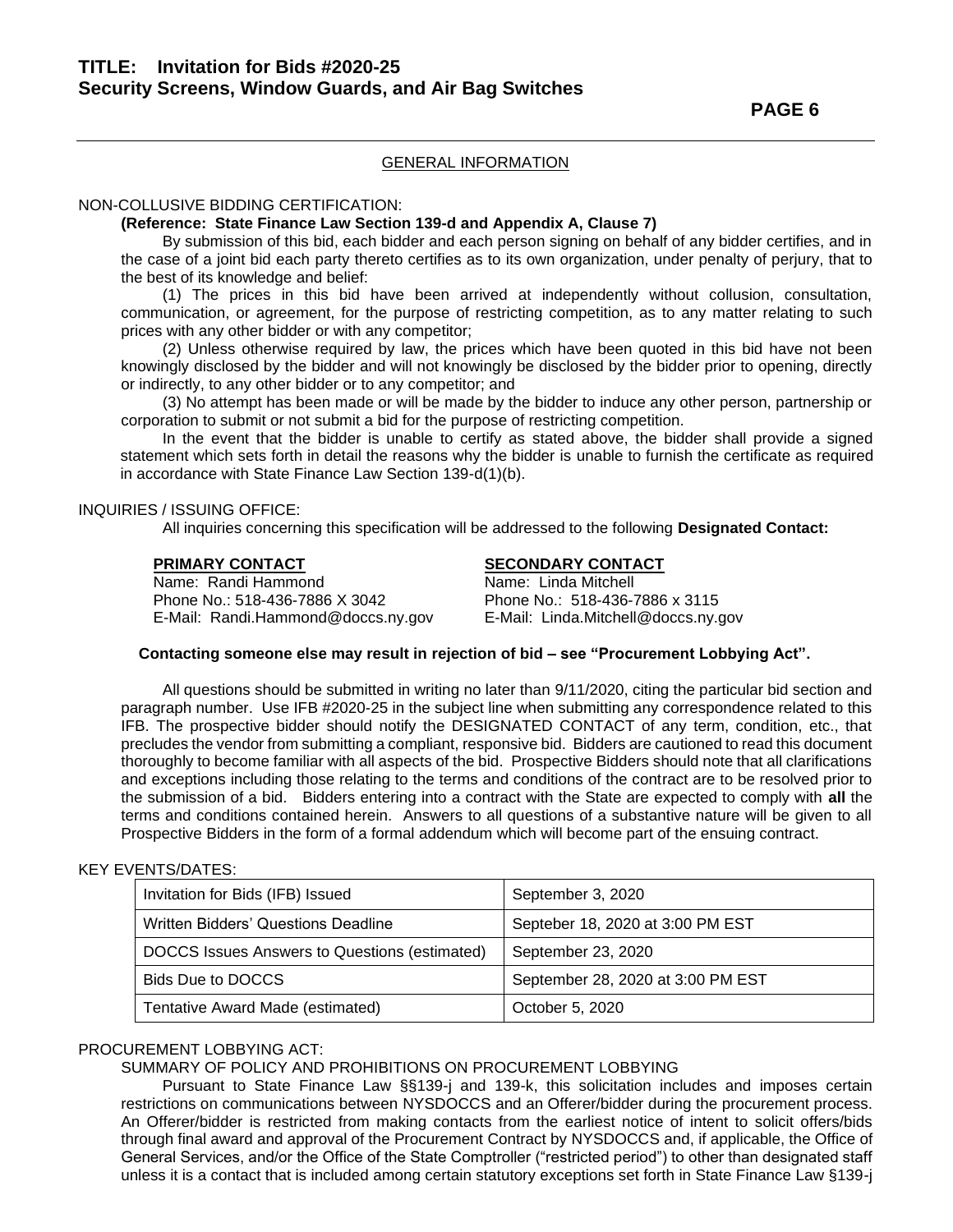(3) (a). Designated staff, as of the date hereof, is identified on the first page of this solicitation. NYSDOCCS employees are also required to obtain certain information when contacted during the restricted period and make a determination of the responsibility of the Offerer/bidder pursuant to these two statutes. Certain findings of non-responsibility can result in rejection for contract award and in the event of two findings within a four-year period, the Offerer/bidder is debarred from obtaining governmental Procurement Contracts. Further information about these requirements can be found on the website: <https://ogs.ny.gov/acpl/>

#### PROCUREMENT LOBBYING TERMINATION:

NYSDOCCS reserves the right to terminate this contract in the event it is found that the certification filed by the Offerer/bidder in accordance with New York State Finance Law §139-k was intentionally false or intentionally incomplete. Upon such finding, NYSDOCCS may exercise its termination right by providing written notification to the Offerer/bidder in accordance with the written notification terms of this contract.

#### DISPUTE RESOLUTION POLICY:

It is the policy of the NYSDOCCS and the Office of the State Comptroller to provide vendors with an opportunity to administratively resolve disputes, complaints or inquiries related to NYS bid solicitations or contract awards. NYSDOCCS and the Office of the State Comptroller encourages vendors to seek resolution of disputes through consultation with NYSDOCCS staff. All such matters will be accorded impartial and timely consideration. Interested parties may also file formal written disputes.

#### TAX LAW § 5-A:

TAX LAW § 5-A Amended April 26, 2006 (Appendix 2):

Tax Law § 5-a, as amended on April 26, 2006, requires certain contractors who are awarded state contracts for commodities and/or services valued at more than \$100,000 (over the full term of the contract, excluding renewals) to certify to the Department of Taxation and Finance (DTF) they are registered to collect New York State (NYS) and local sales and compensating use taxes. The law applies to contracts where the total amount of the contractor's sales delivered into NYS exceed \$300,000 for the four quarterly periods immediately preceding the quarterly period when the certification is made; and with respect to any affiliates and subcontractors whose sales delivered into NYS also exceed \$300,000 in the same manner as noted above for the contractor.

This law imposes upon certain contractors the obligation to certify whether or not the contractor, its affiliates, and its subcontractors are required to register to collect state sales and compensating use tax. The contractors must certify to DTF that each affiliate and subcontractor exceeding the sales threshold is registered with DTF to collect such State and local sales and compensating use taxes. The law prohibits the Comptroller, or other approving agency, from approving a contract to a vendor who is not registered in accordance with the law.

There are two (2) Contractor certification forms, with instructions, required for this bid. **Form ST-220-TD is to be submitted directly to DTF.** *Submission to DTF is a one-time occurrence. If you have already submitted this form to DTF for other bidding opportunities, you do not need to submit the form attached to this bid. If, however, any certification information changes, a new ST-220-TD must be filed with DTF.* **Form ST-220-CA must be completed and submitted with this bid.** *This form certifies to the procuring agency that the contractor has filed ST-220-TD with DTF in compliance with the law.*

Bidders should complete and submit the certification forms within two business days of request (if the forms are not submitted to DTF and/or and returned with bid). Bidders shall take the necessary steps to provide properly certified forms within a timely manner to ensure compliance with the law, as failure to do so may render a bidder non-responsive and non-responsible.

 Vendors may call DTF at 1-800-698-2909 for any and all questions relating to Tax Law § 5-a and relating to a company's registration status with DTF. For additional information and frequently asked questions, please refer to the DTF web site: [http://www.tax.ny.gov](http://www.tax.ny.gov/)

#### TERMINATION FOR VIOLATION OF Revised Tax Law 5a:

NYS DOCCS reserves the right to terminate this contract in the event it is found that the certification filed by the Contractor in accordance with § 5-a of the Tax Law is not timely filed during the term of the contract or the certification furnished was intentionally false or intentionally incomplete. Upon such finding*,* (facility name) may exercise its termination right by providing written notification to the Contractor.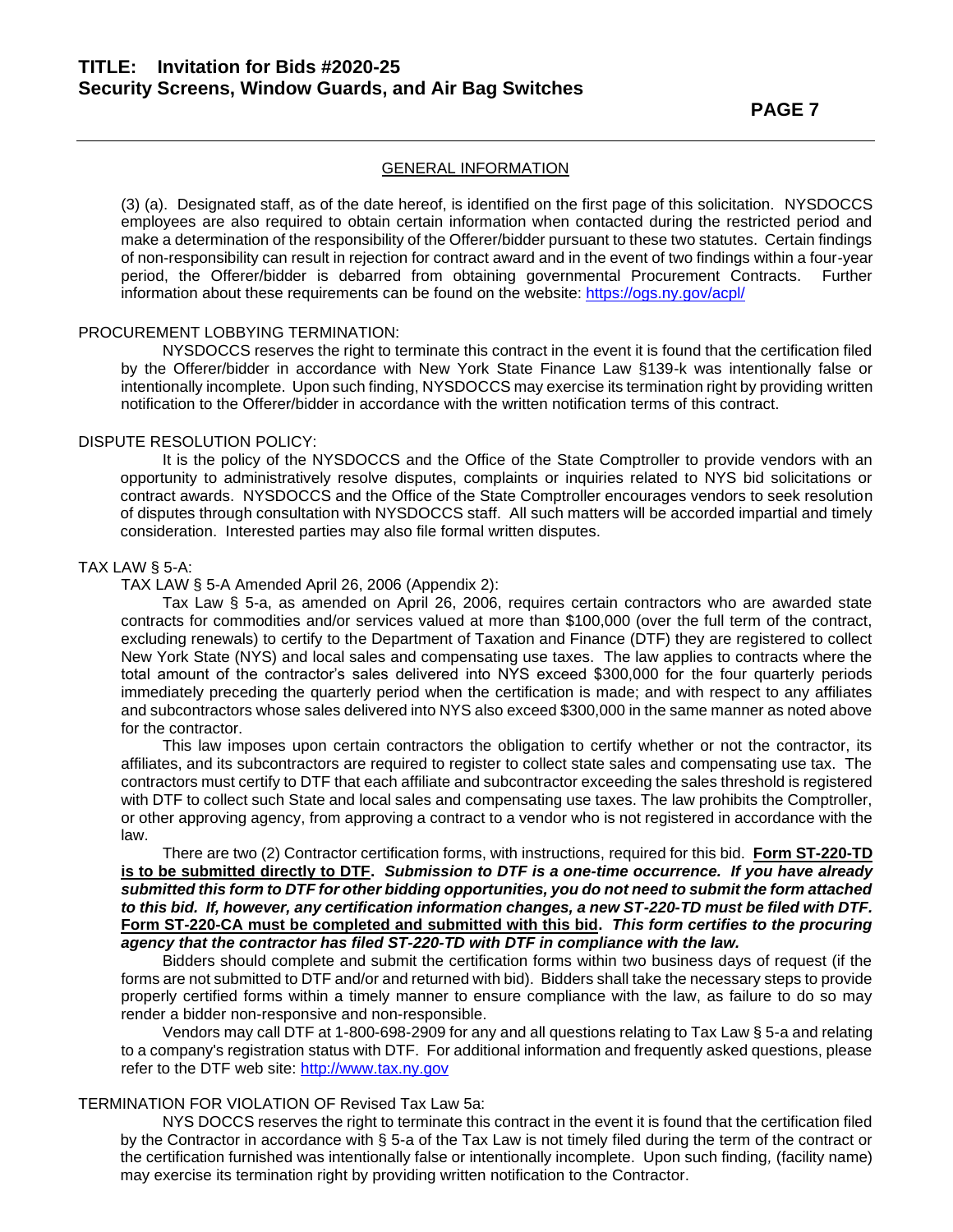#### MERCURY-ADDED CONSUMER PRODUCTS:

Offerers are advised that effective January 1, 2005, Article 27, Title 21 of the Environmental Conservation Law bans the sale or distribution free of charge of fever thermometers containing mercury except by prescription written by a physician and bans the sale or distribution free of charge of elemental mercury other than for medical pre-encapsulated dental amalgam, research, or manufacturing purposes due to the hazardous waste concerns of mercury. The law further states that effective July 12, 2005, manufacturers are required to label mercury-added consumer products that are sold or offered for sale in New York State by a distributor or retailer. The label is intended to inform consumers of the presence of mercury in such products and of the proper disposal or recycling of mercury-added consumer products. Offerers are encouraged to contact the Department of Environmental Conservation, Bureau of Solid Waste, Reduction & Recycling at (518) 402-8705 or the Bureau of Hazardous Waste Regulation at 1-800-462-6553 for questions relating to the law. Offerers may also visit the Department's web site for additional information:<http://www.dec.ny.gov/chemical/8512.html>

#### DEBRIEFING:

Pursuant to Section 163(9)(c) of the State Finance Law, any unsuccessful Bidder may request a debriefing regarding the reasons that the Bid submitted by the Bidder was not selected for award. Requests for a debriefing must be made within 15 calendar days of notification by DOCCS that the Bid submitted by the Bidder was not selected for award. Requests should be submitted in writing to a designated contact identified in the Solicitation.

#### APPENDIX A:

Appendix A, Standard Clauses For New York State Contracts, dated October 2019, attached hereto, is hereby expressly made a part of this Bid Document as fully as if set forth at length herein. **Please retain this document for future reference.**

#### APPENDIX B:

Appendix B, General Specifications (Commodities and Non-Technology Services), dated August 2012, attached hereto, is hereby expressly made a part of this Bid Document as fully as if set forth at length herein and shall govern any situations not covered by this Bid Document or Appendix A. **Please retain this document for future reference.**

# CONFLICT OF TERMS AND CONDITIONS:

Conflicts between documents shall be resolved in the following order of precedence:

- a) Appendix A
- b) Contract resulting from this Invitation for Bid
- c) This Invitation for Bid
- d) Appendix B
- e) Bidder's Bid

CONTRACTOR REQUIREMENTS AND PROCEDURES FOR PARTICIPATION BY NEW YORK STATE CERTIFIED MINORITY AND WOMEN-OWNED BUSINESS ENTERPRISES AND EQUAL EMPLOYMENT OPPORTUNITIES FOR MINORITY GROUP MEMBERS AND WOMEN

New York State Law:Pursuant to New York State Executive Law Article 15-A and Parts 140-145 of Title 5 of the New York Codes, Rules and Regulations DOCCS is required to promote opportunities for the maximum feasible participation of New York State-certified Minority and Women-owned Business Enterprises ("MWBEs") and the employment of minority group members and women in the performance of DOCCS contracts.

#### Business Participation Opportunities for MWBEs

For purposes of this solicitation, DOCCS hereby establishes an overall goal of **0** percent for MWBE participation, **0** percent for New York State-certified Minority-owned Business Enterprise ("MBE") participation and **0** percent for New York State-certified Women-owned Business Enterprise ("WBE") participation (based on the current availability of MBEs and WBEs). A contractor ("Contractor") on any contract resulting from this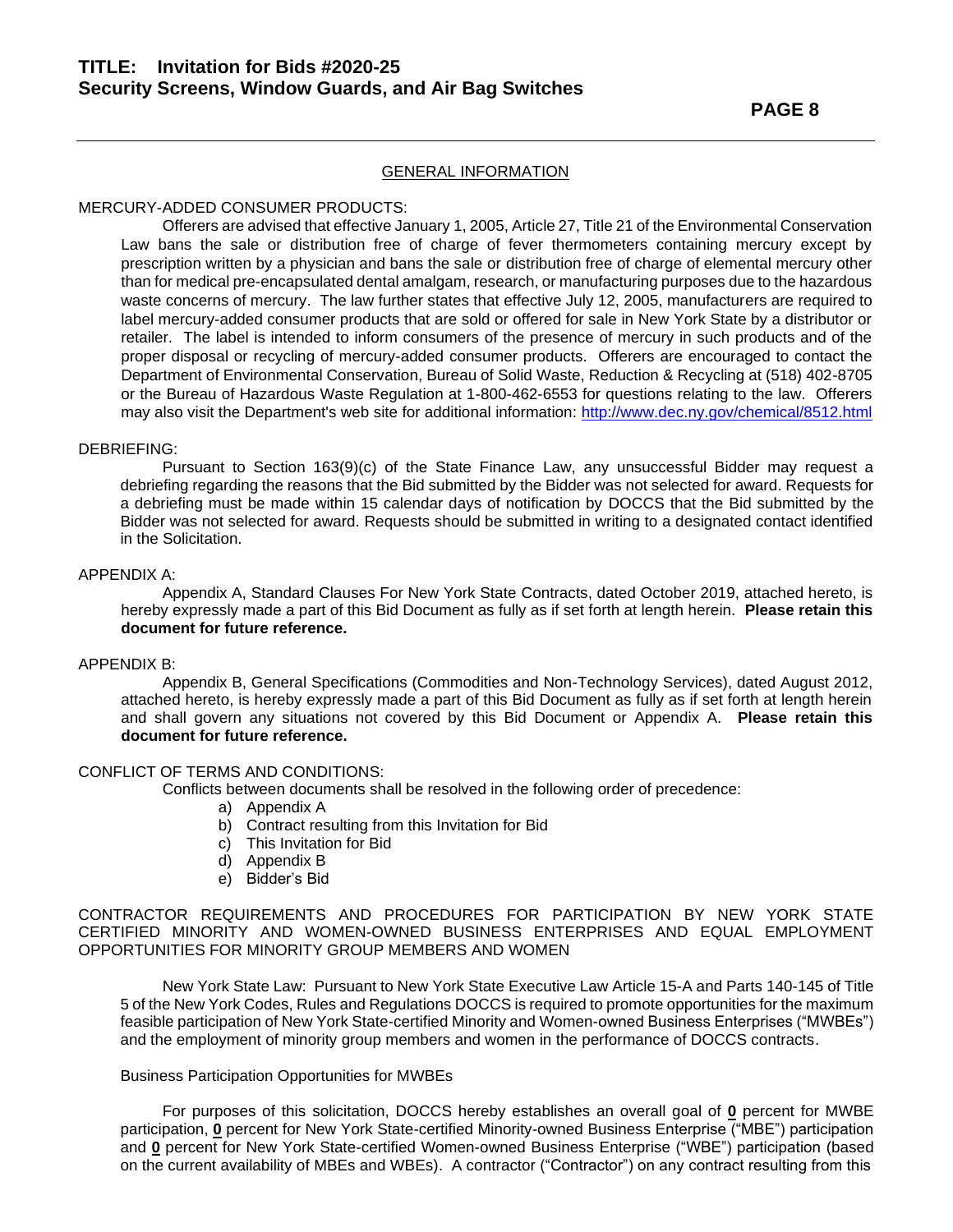procurement ("Contract") must document its good faith efforts to provide meaningful participation by MWBEs as subcontractors and suppliers in the performance of the Contract. To that end, by submitting a response to this IFB, the bidder agrees that DOCCS may withhold payment pursuant to any Contract awarded as a result of this IFB pending receipt of the required MWBE documentation. The directory of MWBEs can be viewed at: [https://ny.newnycontracts.com.](https://ny.newnycontracts.com/) For guidance on how DOCCS will evaluate a Contractor's "good faith efforts," refer to 5 NYCRR § 142.8.

The bidder understands that only sums paid to MWBEs for the performance of a commercially useful function, as that term is defined in 5 NYCRR § 140.1, may be applied towards the achievement of the applicable MWBE participation goal.

The portion of a contract with an MWBE serving as a broker that shall be deemed to represent the commercially useful function performed by the MWBE shall be 25 percent of the total value of the contract.

In accordance with 5 NYCRR § 142.13, the bidder further acknowledges that if it is found to have willfully and intentionally failed to comply with the MWBE participation goals set forth in a Contract resulting from this solicitation, such finding constitutes a breach of contract and DOCCS may withhold payment as liquidated damages.

Such liquidated damages shall be calculated as an amount equaling the difference between: (1) all sums identified for payment to MWBEs had the Contractor achieved the contractual MWBE goals; and (2) all sums actually paid to MWBEs for work performed or materials supplied under the Contract.

By submitting a bid or proposal, a bidder agrees to demonstrate its good faith efforts to achieve the applicable MWBE participation goals by submitting evidence thereof through the New York State Contract System ("NYSCS"), which can be viewed at [https://ny.newnycontracts.com,](https://ny.newnycontracts.com/) provided, however, that a bidder may arrange to provide such evidence via a non-electronic method by contacting the designated contact(s) for this procurement. Additionally, a bidder will be required to submit the following documents and information as evidence of compliance with the foregoing:

- 1. An MWBE Utilization Plan with their bid or proposal. Any modifications or changes to an accepted MWBE Utilization Plan after the Contract award and during the term of the Contract must be reported on a revised MWBE Utilization Plan and submitted to DOCCS for review and approval. DOCCS will review the submitted MWBE Utilization Plan and advise the bidder of DOCCS acceptance or issue a notice of deficiency within 30 days of receipt.
- 2. If a notice of deficiency is issued, the bidder will be required to respond to the notice of deficiency within seven (7) business days of receipt by submitting to DOCCS, a written remedy in response to the notice of deficiency. If the written remedy that is submitted is not timely or is found by DOCCS to be inadequate, DOCCS shall notify the bidder and direct the bidder to submit, within five (5) business days, a request for a partial or total waiver of MWBE participation goals. Failure to file the waiver form in a timely manner may be grounds for disqualification of the bid or proposal.

DOCCS may disqualify a bidder as being non-responsive under the following circumstances:

- a) If a bidder fails to submit an MWBE Utilization Plan;
- b) If a bidder fails to submit a written remedy to a notice of deficiency;
- c) If a bidder fails to submit a request for waiver; or
- d) If DOCCS determines that the bidder has failed to document good faith efforts.

The successful bidder will be required to attempt to utilize, in good faith, any MBE or WBE identified within its MWBE Utilization Plan, during the performance of the Contract. Requests for a partial or total waiver of established goal requirements made subsequent to Contract Award may be made at any time during the term of the Contract to DOCCS, but must be made no later than prior to the submission of a request for final payment on the Contract.

The successful bidder will be required to submit a *quarterly* M/WBE Contractor Compliance & Subcontractor Payment Report to DOCCS, by the 10<sup>th</sup> day following each end of *quarter* as applicable over the term of the Contract documenting the progress made toward achievement of the MWBE goals of the Contract.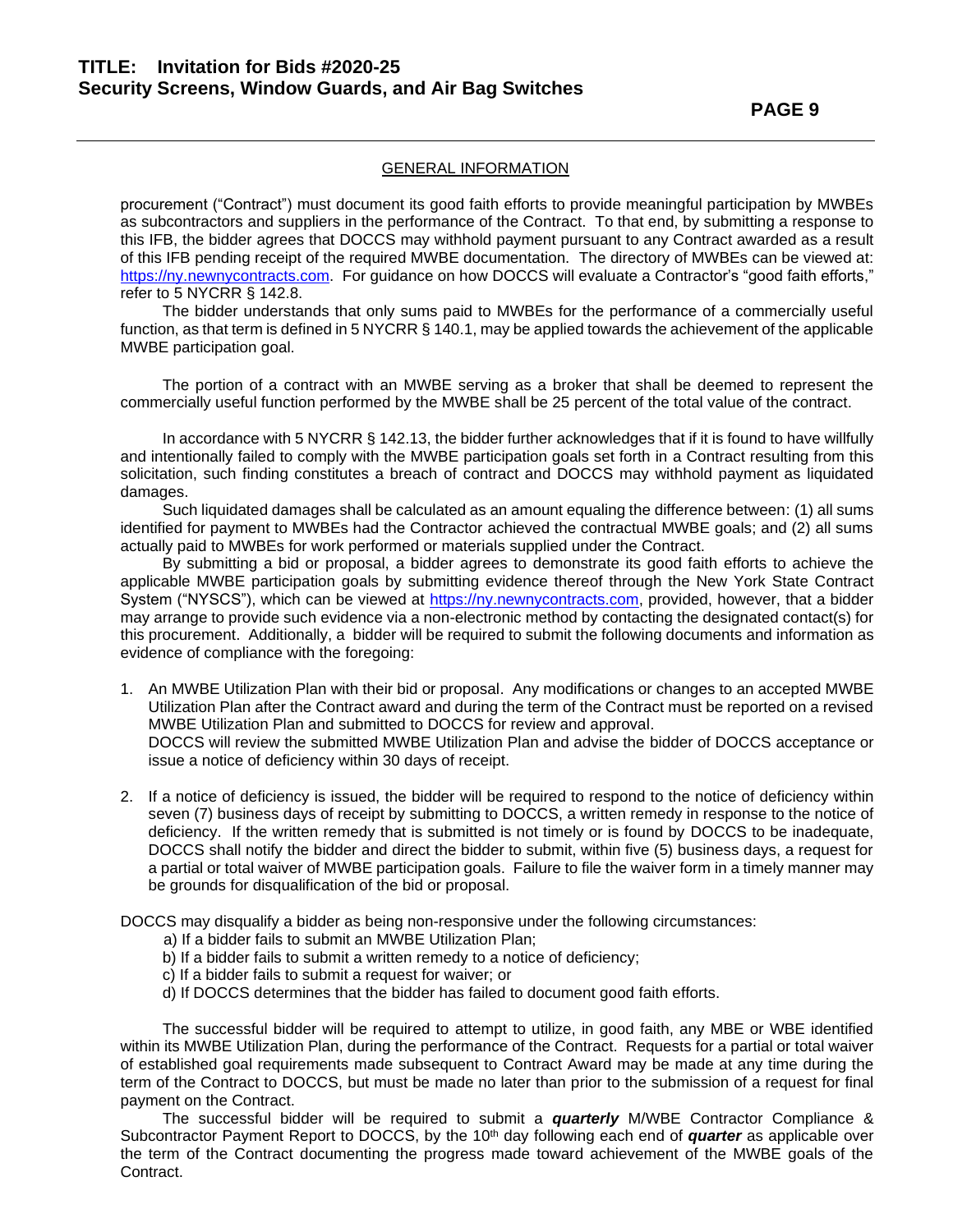#### **Equal Employment Opportunity Requirements**

By submission of a bid or proposal in response to this solicitation, the bidder agrees with all of the terms and conditions of Appendix A – Standard Clauses for All New York State Contracts including Clause 12 - Equal Employment Opportunities for Minorities and Women. The bidder is required to ensure that it and any subcontractors awarded a subcontract for the construction, demolition, replacement, major repair, renovation, planning or design of real property and improvements thereon (the "Work"), except where the Work is for the beneficial use of the bidder, undertake or continue programs to ensure that minority group members and women are afforded equal employment opportunities without discrimination because of race, creed, color, national origin, sex, age, disability or marital status. For these purposes, equal opportunity shall apply in the areas of recruitment, employment, job assignment, promotion, upgrading, demotion, transfer, layoff, termination, and rates of pay or other forms of compensation. This requirement does not apply to: (i) work, goods, or services unrelated to the Contract; or (ii) employment outside New York State.

The bidder will be required to submit a Minority and Women-owned Business Enterprise and Equal Employment Opportunity Policy Statement to DOCCS with its bid or proposal.

If awarded a Contract, bidder shall submit a Workforce Utilization Report and shall require each of its Subcontractors to submit a Workforce Utilization Report, in such format as shall be required by DOCCS on a *quarterly* basis as required during the term of the Contract.

Pursuant to Executive Order #162, contractors and subcontractors will also be required to report the gross wages paid to each of their employees for the work performed by such employees on the contract utilizing the Workforce Utilization Report on a quarterly basis.

Further, pursuant to Article 15 of the Executive Law (the "Human Rights Law"), all other State and Federal statutory and constitutional non-discrimination provisions, the Contractor and sub-contractors will not discriminate against any employee or applicant for employment because of race, creed (religion), color, sex, national origin, sexual orientation, military status, age, disability, predisposing genetic characteristic, marital status or domestic violence victim status, and shall also follow the requirements of the Human Rights Law with regard to non-discrimination on the basis of prior criminal conviction and prior arrest.

**Please Note: Failure to comply with the foregoing requirements may result in a finding of nonresponsiveness, non-responsibility and/or a breach of the Contract, leading to the withholding of funds, suspension or termination of the Contract or such other actions or enforcement proceedings as allowed by the Contract.**

### PARTICIPATION OPPORTUNITIES FOR NEW YORK STATE CERTIFIED SERVICE-DISABLED VETERAN-OWNED BUSINESSES

Article 17-B of the New York State Executive Law provides for more meaningful participation in public procurement by certified Service-Disabled Veteran-Owned Businesses ("SDVOBs"), thereby further integrating such businesses into New York State's economy. DOCCS recognizes the need to promote the employment of service-disabled veterans and to ensure that certified service-disabled veteran-owned businesses have opportunities for maximum feasible participation in the performance of DOCCS contracts.

In recognition of the service and sacrifices made by service-disabled veterans and in recognition of their economic activity in doing business in New York State, Bidders/Contractors are strongly encouraged and expected to consider SDVOBs in the fulfillment of the requirements of the Contract. Such participation may be as subcontractors or suppliers, as protégés, or in other partnering or supporting roles.

For purposes of this procurement, DOCCS conducted a comprehensive search and determined that the Contract does not offer sufficient opportunities to set specific goals for participation by SDVOBs as subcontractors, service providers, and suppliers to Contractor. Nevertheless, Bidder/Contractor is encouraged to make good faith efforts to promote and assist in the participation of SDVOBs on the Contract for the provision of services and materials. The directory of New York State Certified SDVOBs can be viewed at: <https://ogs.ny.gov/veterans/>

Bidder/Contractor is encouraged to contact the Office of General Services' Division of Service-Disabled Veteran's Business Development at 518-474-2015 or [VeteransDevelopment@ogs.ny.gov](mailto:VeteransDevelopment@ogs.ny.gov) to discuss methods of maximizing participation by SDVOBs on the Contract.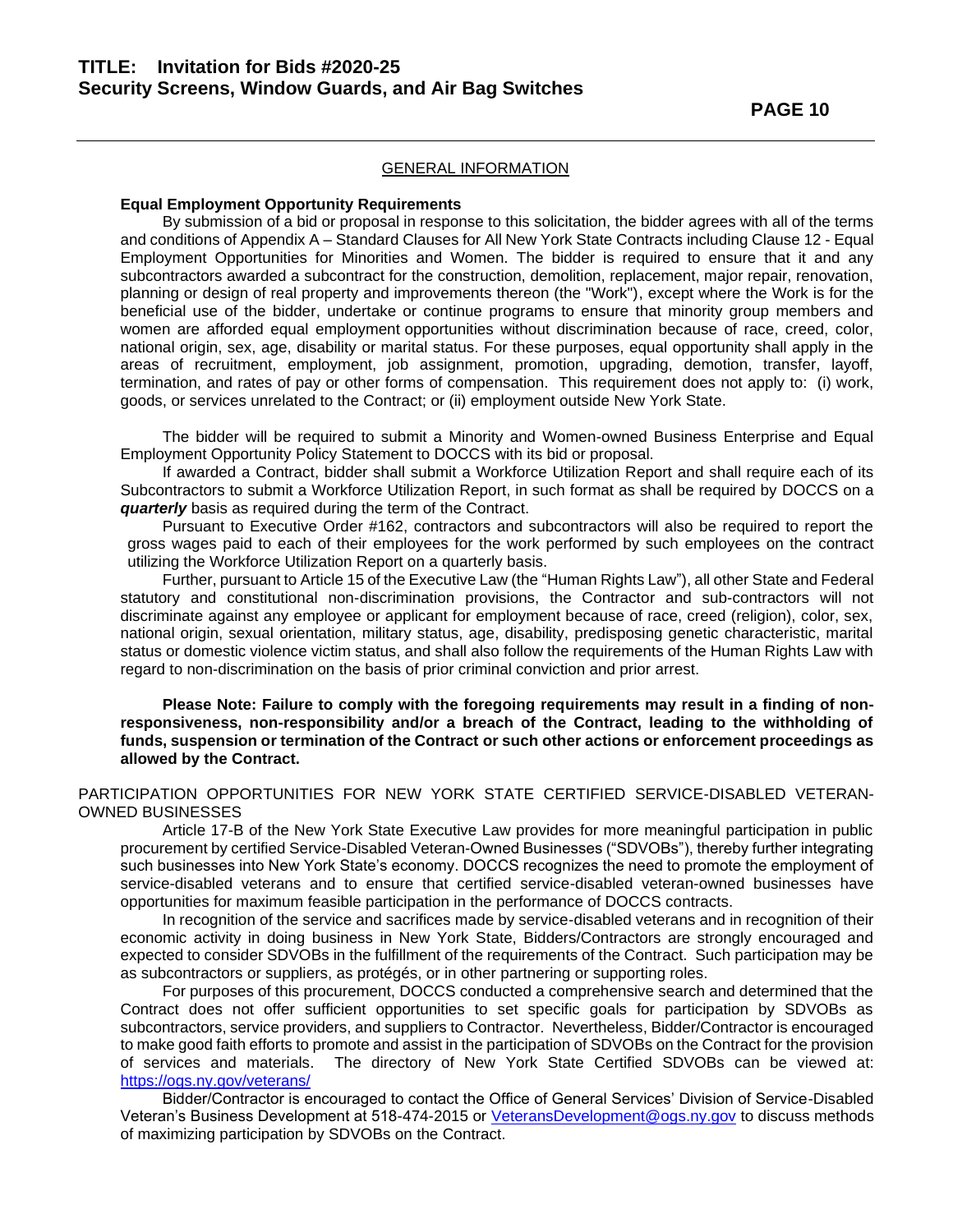### EXECUTIVE ORDER NUMBER 177

Bidders must review Executive Order 177 prior to submitting bids. You may access the executive order on the Governor's website: https://www.governor.ny.gov/sites/governor.ny.gov/files/atoms/files/EO177.pdf Bidders shall complete the EO177 Certification form located within this IFB as evidence of compliance with the foregoing and submit with bid.

#### SEXUAL HARASSMENT PREVENTION

Pursuant to New York State Finance Law § 139-l, every bid made on or after January 1, 2019 to the State or any public department or agency thereof, where competitive bidding is required by statute, rule or regulation, for work or services performed or to be performed or goods sold or to be sold, and where otherwise required by such public department or agency, shall contain a certification that the bidder has and has implemented a written policy addressing sexual harassment prevention in the workplace and provides annual sexual harassment prevention training to all of its employees. Such policy shall, at a minimum, meet the requirements of New York State Labor Law § 201-g:<https://www.nysenate.gov/legislation/laws/LAB/201-G>

New York State Labor Law § 201-g provides requirements for such policy and training and directs the Department of Labor, in consultation with the Division of Human Rights, to create and publish a model sexual harassment prevention guidance document, sexual harassment prevention policy and sexual harassment prevention training program that employers may utilize to meet the requirements of New York State Labor Law § 201-g. The model sexual harassment prevention policy, model sexual harassment training materials, and further guidance for employers, can be found online at the following URL: [https://www.ny.gov/combating](https://www.ny.gov/combating-sexual-harassment-workplace/employers)[sexual-harassment-workplace/employers](https://www.ny.gov/combating-sexual-harassment-workplace/employers)

Pursuant to New York State Finance Law § 139-l, any bid by a corporate bidder containing the certification required above shall be deemed to have been authorized by the board of directors of such bidder, and such authorization shall be deemed to include the signing and submission of such bid and the inclusion therein of such statement as the act and deed of the bidder.

If the Bidder cannot make the required certification, such Bidder shall so state and shall furnish with the bid a signed statement that sets forth in detail the reasons that the Bidder cannot make the certification. After review and consideration of such statement, DOCCS may reject the bid or may decide that there are sufficient reasons to accept the bid without such certification.

#### FREEDOM OF INFORMATION LAW / TRADE SECRETS

During the evaluation process, the content of each bid will be held in confidence and details of any bid will not be revealed (except as may be required under the Freedom of Information Law or other State law). The Freedom of Information Law provides for an exemption from disclosure for trade secrets or information the disclosure of which would cause injury to the competitive position of commercial enterprises. This exemption would be effective both during and after the evaluation process.

Should you feel your firm's bid contains any such trade secrets or other confidential or proprietary information, you must submit a request to exempt such information from disclosure. Such request must be in writing, must state the reasons why the information should be exempt from disclosure and must be provided at the time of submission of the subject information. Upon notification from DOCCS, Bidders/Contractors must provide a redacted version of the records they wish to be exempted from release.

Requests for exemption of the entire contents of a bid from disclosure have generally not been found to be meritorious and are discouraged. Kindly limit any requests for exemption of information from disclosure to bona fide trade secrets or specific information, the disclosure of which would cause a substantial injury to the competitive position of your firm.

#### NEW YORK STATE VENDOR FILE REGISTRATION

Prior to being awarded a contract pursuant to this Solicitation, the Bidder(s) and any designated authorized resellers who accept payment directly from the State, must be registered in the New York State Vendor File (Vendor File) administered by the Office of the State Comptroller (OSC). This is a central registry for all vendors who do business with New York State Agencies and the registration must be initiated by a State Agency. Following the initial registration, unique New York State ten-digit vendor identification numbers will be assigned to your company and to each of your authorized resellers (if any) for usage on all future transactions with New York State. Additionally, the Vendor File enables vendors to use the Vendor Self-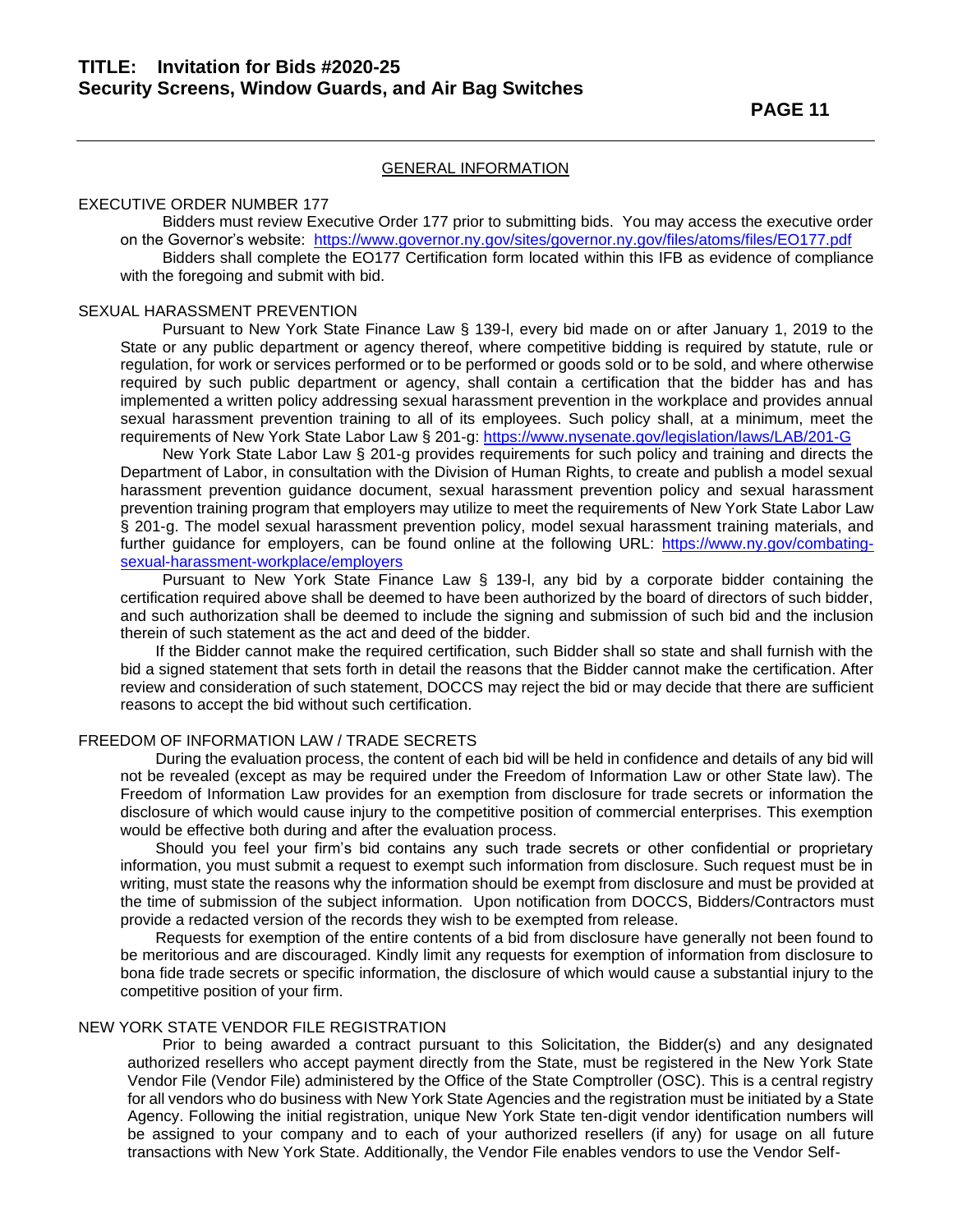**PAGE 12** 

#### GENERAL INFORMATION

Service application to manage all vendor information in one central location for all transactions related to the State of New York. If Bidder is already registered in the New York State Vendor File, list the ten-digit vendor ID number on the Bid Signature Page. Authorized resellers already registered should list the ten-digit vendor ID number along with the authorized reseller information.

If the Bidder is not currently registered in the Vendor File and is recommended for award, DOCCS shall request completion of OSC Substitute W-9 Form. A fillable form with instructions can be found at the link below. In addition, if authorized resellers are to be used, an OSC Substitute W-9 form should be completed by each of the designated authorized resellers and submitted to the Office of General Services Business Services Center. The Office of General Services Business Services Center will initiate the vendor registration process for all Bidders recommended for Contract Award and their authorized resellers. Once the process is initiated, registrants will receive an email from OSC that includes the unique ten-digit vendor identification number assigned to the company and instructions on how to enroll in the online Vendor Self-Service application. For more information on the vendor file please visit the following website: [http://www.osc.state.ny.us/vendor\\_management](http://www.osc.state.ny.us/vendor_management)

Form to be completed: [https://www.osc.state.ny.us/vendors/forms/ac3237s\\_fe.pdf](https://www.osc.state.ny.us/vendors/forms/ac3237s_fe.pdf)

#### NYS VENDOR RESPONSIBILITY QUESTIONNAIRE

DOCCS conducts a review of prospective contractors ("Bidders") to provide reasonable assurances that the Bidder is responsive and responsible. A Questionnaire is used for non-construction contracts and is designed to provide information to assess a Bidder's responsibility to conduct business in New York based upon financial and organizational capacity, legal authority, business integrity, and past performance history. By submitting a bid, Bidder agrees to fully and accurately complete the "Questionnaire." The Bidder acknowledges that the State's execution of the Contract will be contingent upon the State's determination that

the Bidder is responsible, and that the State will be relying upon the Bidder's responses to the Questionnaire when making its responsibility determination.

DOCCS recommends each Bidder file the required Questionnaire online via the New York State VendRep System. To enroll in and use the VendRep System, please refer to the VendRep System Welcome Package for Vendors available at the Office of the State Comptroller's (OSC) website, [http://www.osc.state.ny.us/vendrep/documents/system/welcome\\_package.pdf](http://www.osc.state.ny.us/vendrep/documents/system/welcome_package.pdf) or to enroll, go directly to the VendRep System online at [https://portal.osc.state.ny.us](https://portal.osc.state.ny.us/)

OSC provides direct support for the VendRep System through user assistance, documents, online help, and a help desk. The OSC Help Desk contact information is located at:

[http://www.osc.state.ny.us/portal/contactbuss.htm.](http://www.osc.state.ny.us/portal/contactbuss.htm)

Bidders opting to complete the paper questionnaire can access this form and associated definitions via the OSC website at: [http://www.osc.state.ny.us/vendrep/forms\\_vendor.htm](http://www.osc.state.ny.us/vendrep/forms_vendor.htm)

The Contractor must remain a responsible vendor throughout the duration of the contract and, if at any time the Contractor is found to be not responsible or there is a question as to the vendor's responsibility, any activities pursuant to the contract may be suspended. Finally, the contract may be terminated following a finding of non-responsibility.

To assist the State in determining the responsibility of the Bidder, the Bidder should complete and certify (or recertify) the Questionnaire no more than six (6) months prior to the bid due date.

A Bidder's Questionnaire cannot be viewed by DOCCS until the Bidder has certified the Questionnaire. It is recommended that all Bidders become familiar with all of the requirements of the Questionnaire in advance of the bid opening to provide sufficient time to complete the Questionnaire.

The Bidder agrees that if it is found by the State that the Bidder's responses to the Questionnaire were intentionally false or intentionally incomplete, on such finding, DOCCS may terminate the Contract. In no case shall such termination of the Contract by the State be deemed a breach thereof, nor shall the State be liable for any damages for lost profits or otherwise, which may be sustained by the Contractor as a result of such termination.

The Contractor shall at all times during the Contract term remain responsible. The Contractor agrees, if requested by the Commissioner of DOCCS or his designee, to present evidence of its continuing legal authority to do business in New York State, integrity, experience, ability, prior performance, and organizational and financial capacity.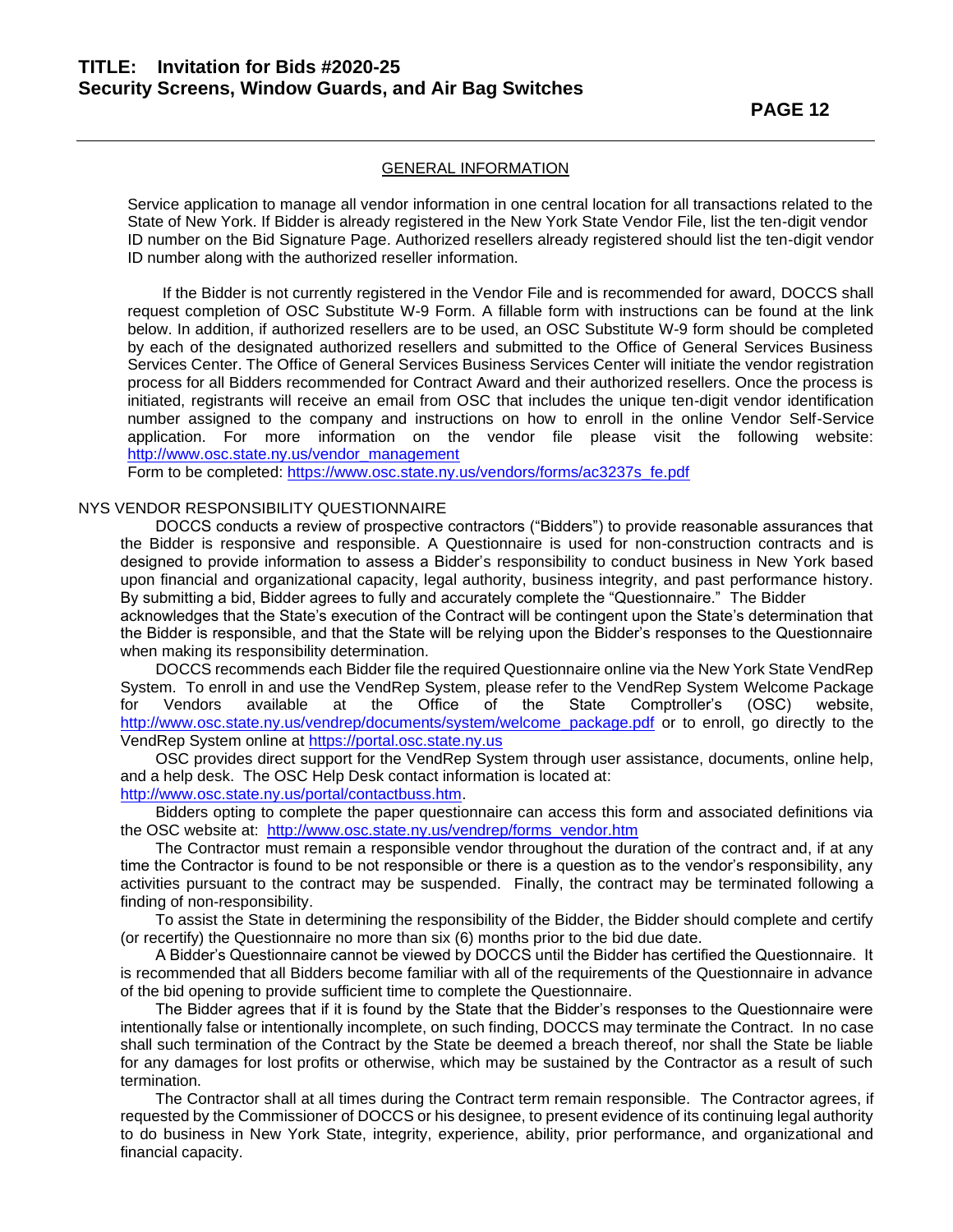The DOCCS Commissioner or his designee, in his or her sole discretion, reserves the right to suspend any or all activities under this Contract, at any time, when he or she discovers information that calls into question the responsibility of the Contractor. In the event of such suspension, the Contractor will be given written notice outlining the particulars of such suspension. Upon issuance of such notice, the Contractor must comply with the terms of the suspension order. Contract activity may resume at such time as the DOCCS Commissioner or his designee issues a written notice authorizing a resumption of performance under the Contract.

#### CONFLICT OF INTEREST:

Bidder must disclose any existing or contemplated relationship with any other person or entity, including relationships with any member, shareholders of 5% or more, parent, subsidiary, or affiliated firm, which would constitute an actual or potential conflict of interest or appearance of impropriety, relating to other clients/customers of the Respondent or former officers and employees of the Agencies and their Affiliates, in connection with your rendering services enumerated in this IFB. If a conflict does or might exist, please describe how your Staffing Firm would eliminate or prevent it. Indicate what procedures will be followed to detect, notify the Agencies of, and resolve any such conflicts.

Bidder must disclose whether it, or any of its members, shareholders of 5% or more, parents, affiliates, or subsidiaries, have been the subject of any investigation or disciplinary action by the New York State Commission on Public Integrity or its predecessor State entities (collectively, "Commission"), and if so, a brief description must be included indicating how any matter before the Commission was resolved or whether it remains unresolved.

Additionally, a bidder will be required to submit the *Vendor Assurance of No Conflict of Interest or Detrimental Effect* form located within this IFB as evidence of compliance with the foregoing.

#### PUBLIC OFFICERS LAW:

Contractors, consultants, vendors, and subcontractors may hire former State Agency or Authority employees. However, as a general rule and in accordance with New York Public Officers Law, former employees of the State Agency or Authority may neither appear nor practice before the State Agency or Authority, nor receive compensation for services rendered on a matter before the State Agency or Authority, for a period of two years following their separation from State Agency or Authority service. In addition, former State Agency or Authority employees are subject to a "lifetime bar" from appearing before the State Agency or Authority or receiving compensation for services regarding any transaction in which they personally participated or which was under their active consideration during their tenure with the State Agency or Authority.

### ETHICS REQUIREMENTS:

The Contractor and its Subcontractors shall not engage any person who is, or has been at any time, in the employ of the State to perform services in violation of the provisions of the New York Public Officers Law, other laws applicable to the service of State employees, and the rules, regulations, opinions, guidelines or policies promulgated or issued by the New York State Joint Commission on Public Ethics, or its predecessors (collectively, the "Ethics Requirements"). The Contractor certifies that all of its employees and those of its Subcontractors who are former employees of the State and who are assigned to perform services under this Contract shall be assigned in accordance with all Ethics Requirements. During the Term, no person who is employed by the Contractor or its Subcontractors and who is disqualified from providing services under this Contract pursuant to any Ethics Requirements may share in any net revenues of the Contractor or its Subcontractors derived from this Contract. The Contractor shall identify and provide the State with notice of those employees of the Contractor and its Subcontractors who are former employees of the State that will be assigned to perform services under this Contract, and make sure that such employees comply with all applicable laws and prohibitions. The State may request that the Contractor provide it with whatever information the State deems appropriate about each such person's engagement, work cooperatively with the State to solicit advice from the New York State Joint Commission on Public Ethics, and, if deemed appropriate by the State, instruct any such person to seek the opinion of the New York State Joint Commission on Public Ethics. The State shall have the right to withdraw or withhold approval of any Subcontractor if utilizing such Subcontractor for any work performed hereunder would be in conflict with any of the Ethics Requirements. The State shall have the right to terminate this Contract at any time if any work performed hereunder is in conflict with any of the Ethics Requirements.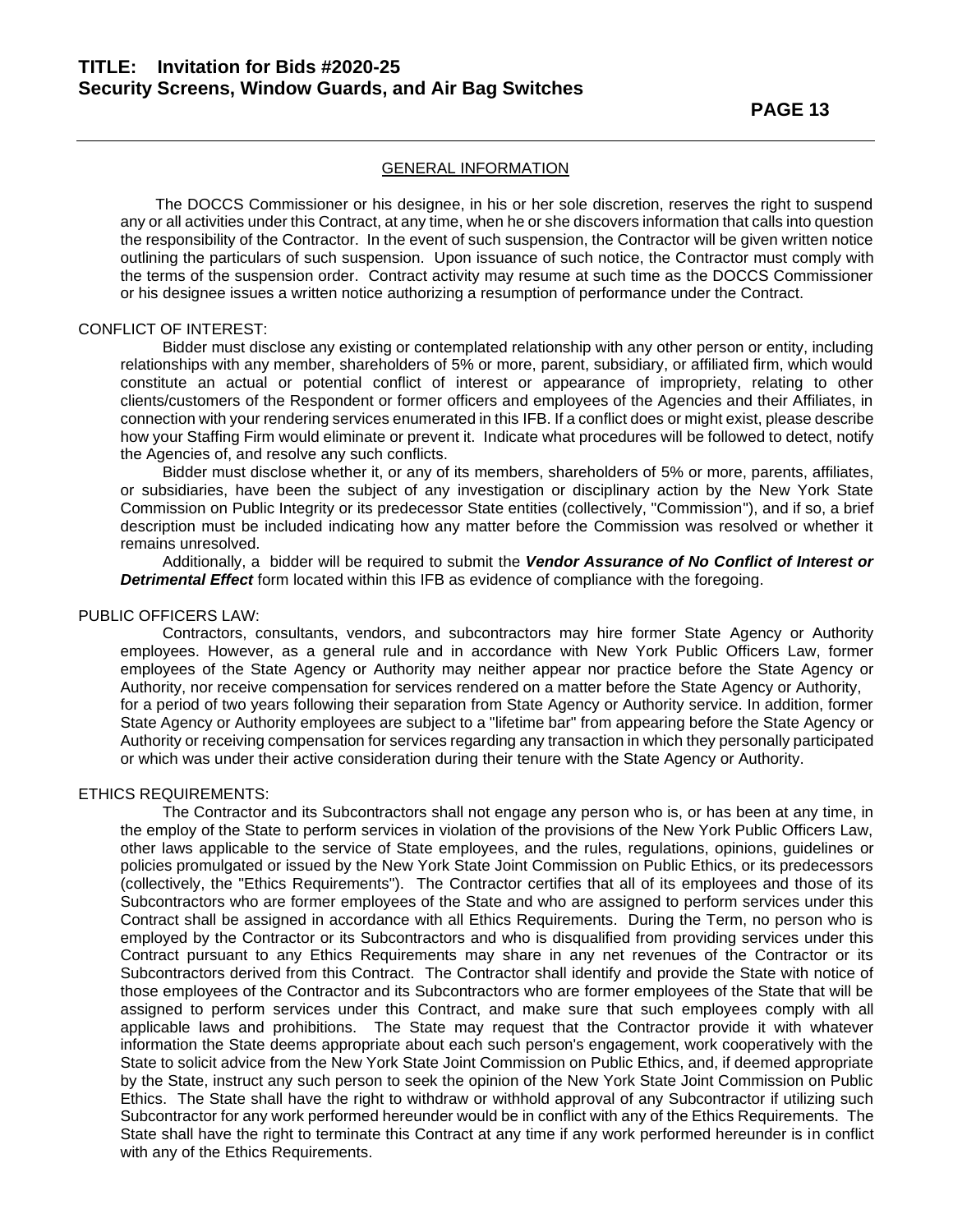#### SUBCONTRACTING:

The Contractor agrees not to subcontract any of its services, unless as indicated in its bid, without the prior written approval of the DOCCS. Approval shall not be unreasonably withheld upon receipt of written request to subcontract.

The Contractor may arrange for a portion/s of its responsibilities to be subcontracted to qualified, responsible subcontractors, subject to approval of the DOCCS. If the Contractor determines to subcontract a portion of the services, the subcontractors must be clearly identified and the nature and extent of its involvement in and/or proposed performance must be fully explained by the Contractor to the DOCCS. As part of this explanation, the subcontractor must submit to the DOCCS a completed *Vendor Assurance of No Conflict of Interest or Detrimental Effect* form, as required by the Contractor prior to execution of a contract.

The Contractor retains ultimate responsibility for all services performed under a contract.

All subcontracts shall be in writing and shall contain provisions, which are functionally identical to, and consistent with, the provisions of this IFB. Unless waived in writing by DOCCS, all subcontracts between the Contractor and subcontractors shall expressly name DOCCS as the sole intended third party beneficiary of such subcontract. DOCCS reserves the right to review and approve or reject any subcontract, as well as any amendment to said subcontract(s), and this right shall not make DOCCS a party to any subcontract or create any right, claim, or interest in the subcontractor or proposed subcontractor against DOCCS.

DOCCS reserves the right, at any time during the contract term to verify that the written subcontract between the Contractor and subcontractors is in compliance with all of the provisions of this Section and any subcontract provisions contained in this IFB.

The Contractor shall give DOCCS immediate notice in writing of the initiation of any legal action or suit which relates in any way to a subcontract with a subcontractor or which may affect the performance of the Contractor's duties under a contract. Any subcontract shall not relieve the Contractor in any way of any responsibility, duty and/or obligation of a contract.

If at any time during performance under the contract the total compensation to a subcontractor exceeds or is expected to exceed \$100,000, that subcontractor shall be required to submit and certify a Vendor Responsibility Questionnaire.

### PRICE:

Price shall include all customs duties and charges and be net, F.O.B. destination, including tailgate delivery per items as contained in the attached bid. Note: Prices must be rounded to the nearest cent.

#### METHOD OF AWARD:

Award shall be made by *Grand Total* to the lowest responsive and responsible bidder.

### EQUAL LOW BIDS (TIE BIDS):

(a) DOCCS shall resolve a tie bid in the following order of priority when two or more low bids are equal in all respects:

- 1) Certified New York State Minority or Woman Owned Business Enterprise (MWBE)
- 2) Certified New York State Service Disabled Veteran Owned Business (SDVOB)
- 3) Certified New York State Disadvantaged Business Enterprise (DBE)
- 4) Small New York State Business
- 5) New York State Vendor
- 6) Small Business (other than located in New York State)
- 7) Previous Vendor

(b) If two or more bidders still remain equally eligible after application of paragraph (a) of this section, award shall be made through a drawing limited to those bidders. The drawing shall be witnessed by at least three persons, and the contract file shall contain the names and addresses of the witnesses and the person supervising the drawing.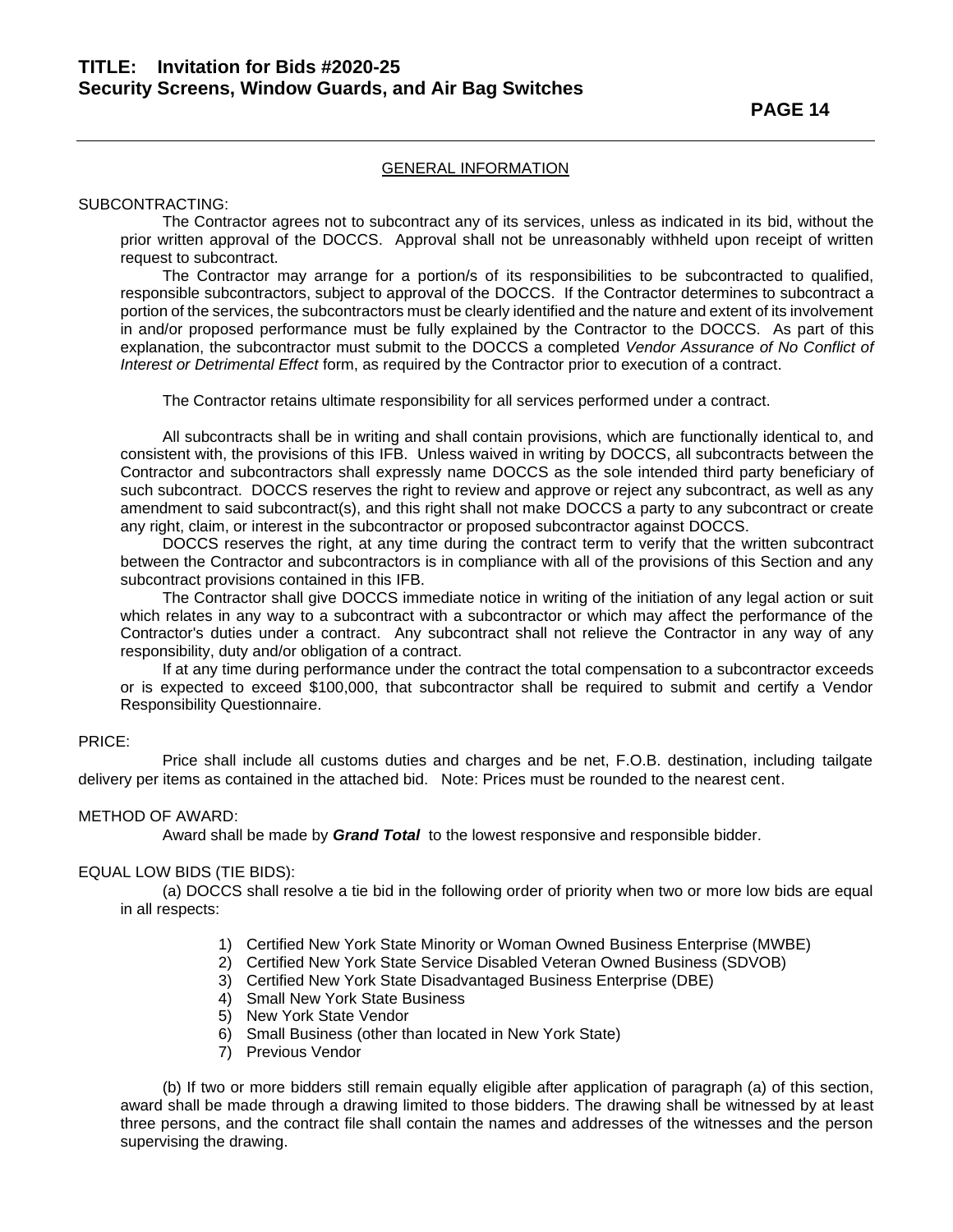#### PRODUCT OFFERINGS MADE BY BIDDER (Alternate Bids):

Bidder shall make no more than one offering (i.e., a single stock number) per item per bid. Bids which have more than one product offering per item may not be considered.

If a bidder wants to make more than one product offering, such offering(s) are to be made on separate sheets and are to be listed as "alternate" bids. "Alternate" bids are to show complete information (pricing, brand, model, stock number, etc.), and will be evaluated as separate bids.

#### MINOR DEVIATIONS (s)/MINOR TECHNICALITY:

DOCCS reserves the right to have the flexibility to consider bids with minor deviations or technicalities and to waive minor deviations or technicalities that may be consistent with the intent and scope of the solicitation. The flexibility may permit a reasonable outcome in cases where the results of a fair, competitive process are clear but the award of a contract is threatened due to a minor technicality or a minor deviation.

#### "OR EQUAL":

The State reserves the right to determine if a product/service is 'equal' to bid specifications. Bids with minor deviations or technicalities may be waived if consistent with the intent and scope of the solicitation. The flexibility may permit a reasonable outcome in cases where the results of a fair, competitive process are clear but the award of a contract is threatened due to a minor technicality or a minor deviation.

#### DELIVERY:

Delivery shall be expressed in number of calendar days required to make delivery after receipt of a purchase order.

Product is required as soon as possible and guaranteed delivery may be considered in making award. Delivery shall be made in accordance with instructions on Purchase Order from each agency. If there is a discrepancy between the purchase order and what is listed on the contract, it is the contractor's obligation to seek clarification from the ordering agency.

#### PURCHASE ORDERS:

All orders will be placed via purchase order. Purchase orders are effective and binding upon the CONTRACTOR when placed in the mail and addressed to the CONTRACTOR at the address shown herein. Product is required as soon as possible and guaranteed delivery may be considered in making award. Delivery shall be made in accordance with instructions on Purchase Order from each agency. If there is a discrepancy between the purchase order and what is listed on the contract, it is the contractor's obligation to seek clarification from the ordering agency.

#### CONTRACT PAYMENTS:

Contractor shall provide complete and accurate billing invoices to the Agency in order to receive payment. Billing invoices submitted to the Agency must contain all information and supporting documentation required by the Contract, the Agency and the State Comptroller. Payment for invoices submitted by the Contractor shall only be rendered electronically unless payment by paper check is expressly authorized by the Commissioner, in the Commissioner's sole discretion, due to extenuating circumstances. Such electronic payment shall be made in accordance with ordinary State procedures and practices. The Contractor shall comply with the State Comptroller's procedures to authorize electric payments. Authorization forms are available at the State Comptroller's website at [www.osc.state.ny.us/epay/index.htm,](http://www.osc.state.ny.us/epay/index.htm) by email at [epunit@osc.state.ny.us,](mailto:epunit@osc.state.ny.us) or by telephone at (518) 474-4032. Contractor acknowledges that it will not receive payment on any invoices submitted under this Contract if it does not comply with the State Comptroller's electronic payment procedures, except where the Commissioner has expressly authorized payment by paper check as set forth above.

Please note that in conjunction with New York State's implementation of a Statewide Financial System (SFS), the Office of the State Comptroller requires all vendors doing business with New York State agencies to complete a substitute W-9 form. Vendors registering for electronic payment can complete the W-9 form when they register. Vendors already registered for electronic payment are requested to go to the above website and complete the Substitute W-9 form and submit following the instructions provided.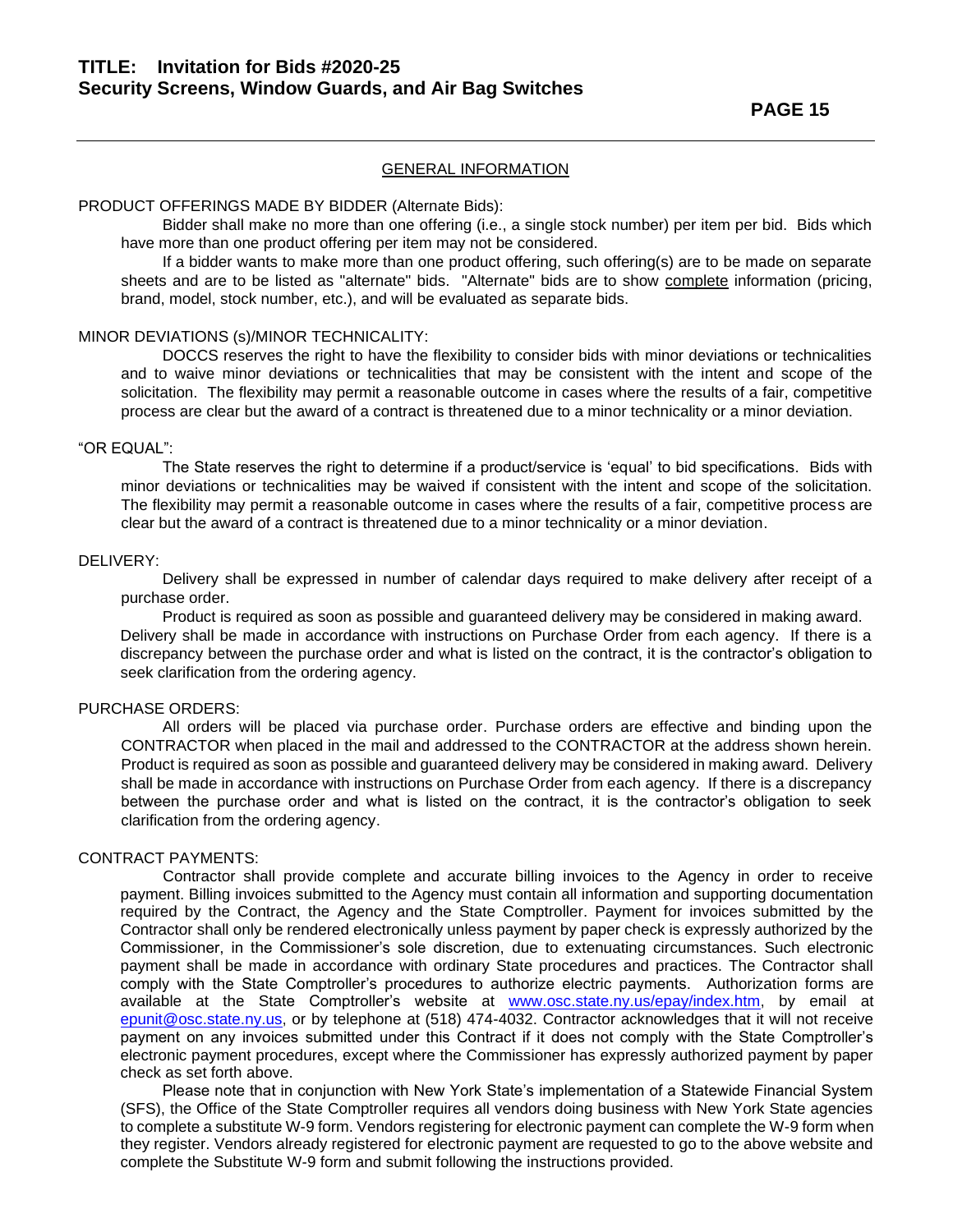**PAGE 16** 

#### GENERAL INFORMATION

#### BILLING:

 Invoices should be sent to NYS DOCCS, Support Operations, 550 Broadway, Menands, NY 12204, Attention: George Daniels. Payment will be based on an invoice used in the supplier's normal course of business. Invoices must contain the Contract number, description of materials, quantity, unit and price per unit as well as Federal Identification Number and New York State Vendor ID.

#### INTEREST:

Interest on late payment is governed by State Finance Law, Section 179-M.

#### ESTIMATED/SPECIFIC QUANTITIES:

The quantities or dollar values listed are estimated only. See "Estimated/Specific Quantity Contracts" in Appendix B, General Specifications.

#### REJECTION:

The State reserves the right to reject an obviously unbalanced bid or to make "NO AWARD" on individual listings or sub-items if individual bid prices are deemed to be unbalanced or excessive or if an error in the solicitation becomes evident. In such case, ranking and evaluation of bids may be made on remaining items. Award would be made on the remaining items. The determination of an unbalanced bid shall be at the sole discretion of the State. Options contained in this paragraph shall also be at the State's sole discretion.

#### CANCELLATION FOR CAUSE AND CONVENIENCE:

 This agreement may be terminated by mutual agreement upon thirty (30) days' written notice. Also, DOCCS may terminate the agreement immediately for cause, upon written notice, if the contractor fails to comply with the terms and conditions of this agreement and/or with any laws, rules, regulations, policies or procedures of the State of New York affecting this agreement.

The State of New York retains the right to cancel this contract, in whole or in part without reason provided that the Contractor is given at least thirty (30) days notice of its intent to cancel. This provision should not be understood as waiving the State's right to terminate the contract for cause or stop work immediately for unsatisfactory work, but is supplementary to that provision. Any such cancellation shall have no effect on existing Agency agreements, which are subject to the same 30-day discretionary cancellation or cancellation for cause by the respective user Agencies.

#### WARRANTIES:

See "Warranties" in Appendix B, Specifications.

At time of bid opening, product offered must meet all requirements of this solicitation including full commercial/retail availability. Product literature and specification must also be available.

#### QUALIFICATION OF BIDDER:

Bidder must maintain a business establishment with adequate inventory of the product offered, and must be capable of processing and shipping order.

DOCCS may require a certificate from the bidder showing the number of years the bidder has been active in selling the product offered and the size and location of the inventory regularly maintained.

Bids will be accepted only from established manufacturers or their authorized dealers. Any dealer submitting a bid hereby guarantees that it is an authorized dealer of the manufacturer, that the manufacturer has agreed to supply the dealer with product required by the dealer in fulfillment of its obligation under resultant contract with the State, and that it will provide a certificate from the manufacturer acknowledging this level of support, if requested.

DOCCS reserves the right to investigate or make any inquiry into the capabilities of any bidder to properly perform under any resultant contract. See "Performance Qualifications," "Disqualification for Past Performance" and "Employees/Subcontractors/Agents" in Appendix B, Specifications.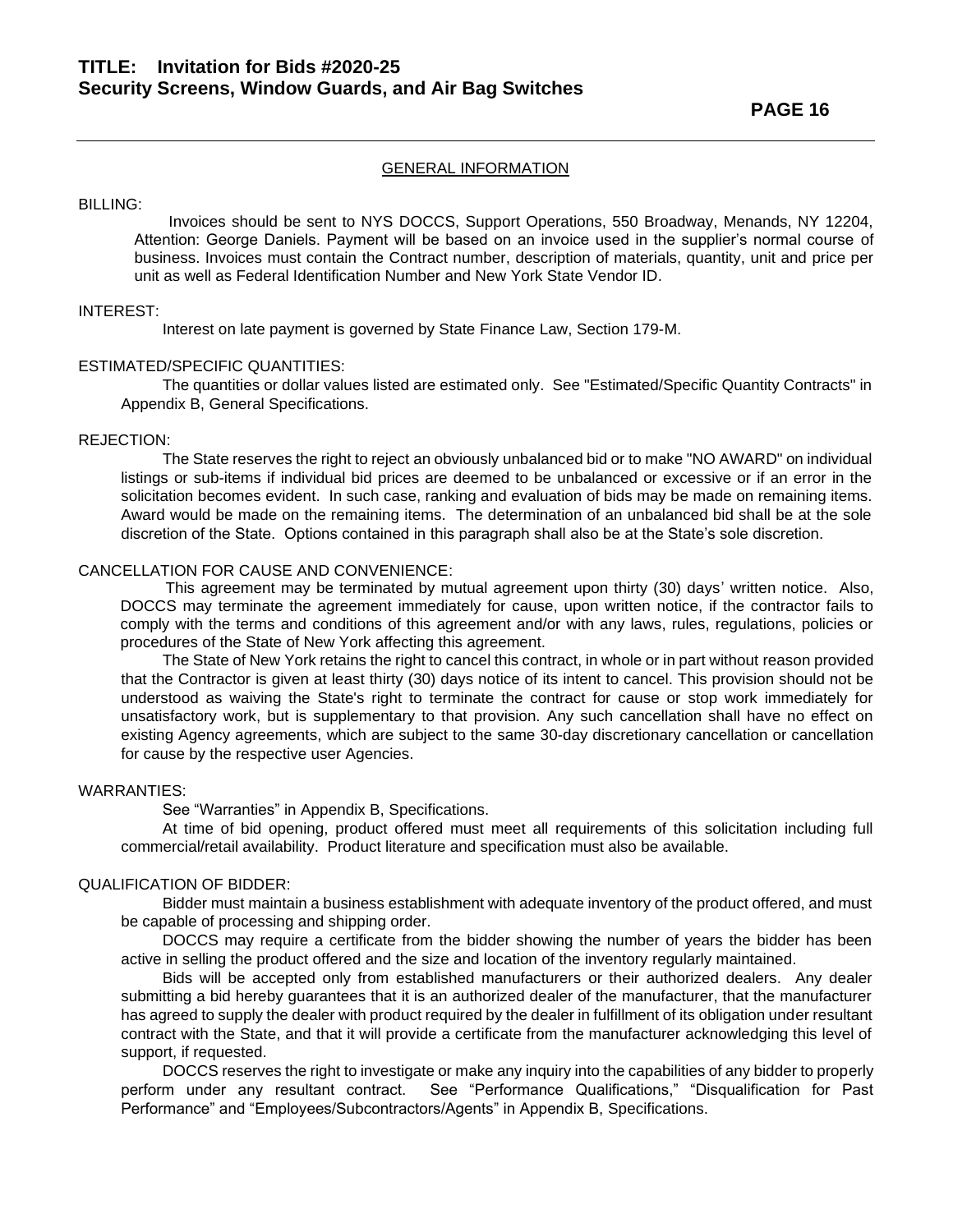### WORKERS' COMPENSATION INSURANCE AND DISABILITY BENEFITS REQUIREMENTS:

Workers' Compensation Law (WCL) §57 & §220 requires the heads of all municipal and state entities to ensure that businesses applying for permits, licenses or contracts document it has appropriate workers' compensation and disability benefits insurance coverage. These requirements apply to both original contracts and renewals, whether the governmental agency is having the work done or is simply issuing the permit, license or contract. Failure to provide proof of such coverage or a legal exemption will result in a rejection of your bid or renewal.

# **1. Proof of Compliance with Workers' Compensation Coverage Requirements:**

**An ACORD form is NOT acceptable proof of workers' compensation coverage.** In order to provide proof of compliance with the requirements of the Workers' Compensation Law pertaining to workers' compensation coverage, a contractor shall:

- A) Be legally exempt from obtaining Workers' Compensation insurance coverage; or
- B) Obtain such coverage from an insurance carrier; or
- C) Be a Workers' Compensation Board-approved self-insured employer or participate in an authorized self-insurance plan.

A Contractor seeking to enter into a contract with the State of New York shall provide one of the following forms to DOCCS at the time of bid submission or shortly after the opening of bids:

- A) Form CE-200, Certificate of Attestation for New York Entities With No Employees and Certain Out of State Entities, That New York State Workers' Compensation and/or Disability Benefits Insurance Coverage is Not Required, which is available on the Workers' Compensation Board's website [\(www.wcb.ny.gov\)](http://www.wcb.ny.gov/); (Reference applicable IFB# on the form.)
- B) Certificate of Workers' Compensation Insurance:
	- 1) Form C-105.2 (9/07) if coverage is provided by the contractor's insurance carrier, contractor must request its carrier to send this form to the New York State Office of General Services, or
	- 2) Form U-26.3 if coverage is provided by the State DOCCS at the address listed in this IFB.
- C) Form SI-12, Certificate of Workers' Compensation Self-Insurance available from the New York State Workers' Compensation Board's Self-Insurance Office.
- D) Form GSI-105.2, Certificate of Participation in Workers' Compensation Group Self-Insurance available from the contractor's Group Self-Insurance Administrator.

### **2. Proof of Compliance with Disability Benefits Coverage Requirements:**

In order to provide proof of compliance with the requirements of the Workers' Compensation Law pertaining to disability benefits, a contractor shall:

- A) Be legally exempt from obtaining disability benefits coverage; or
- B) Obtain such coverage from an insurance carrier; or
- C) Be a Board-approved self-insured employer.

A Contractor seeking to enter into a contract with the State of New York shall provide one of the following forms to DOCCS at the time of bid submission or shortly after the opening of bids: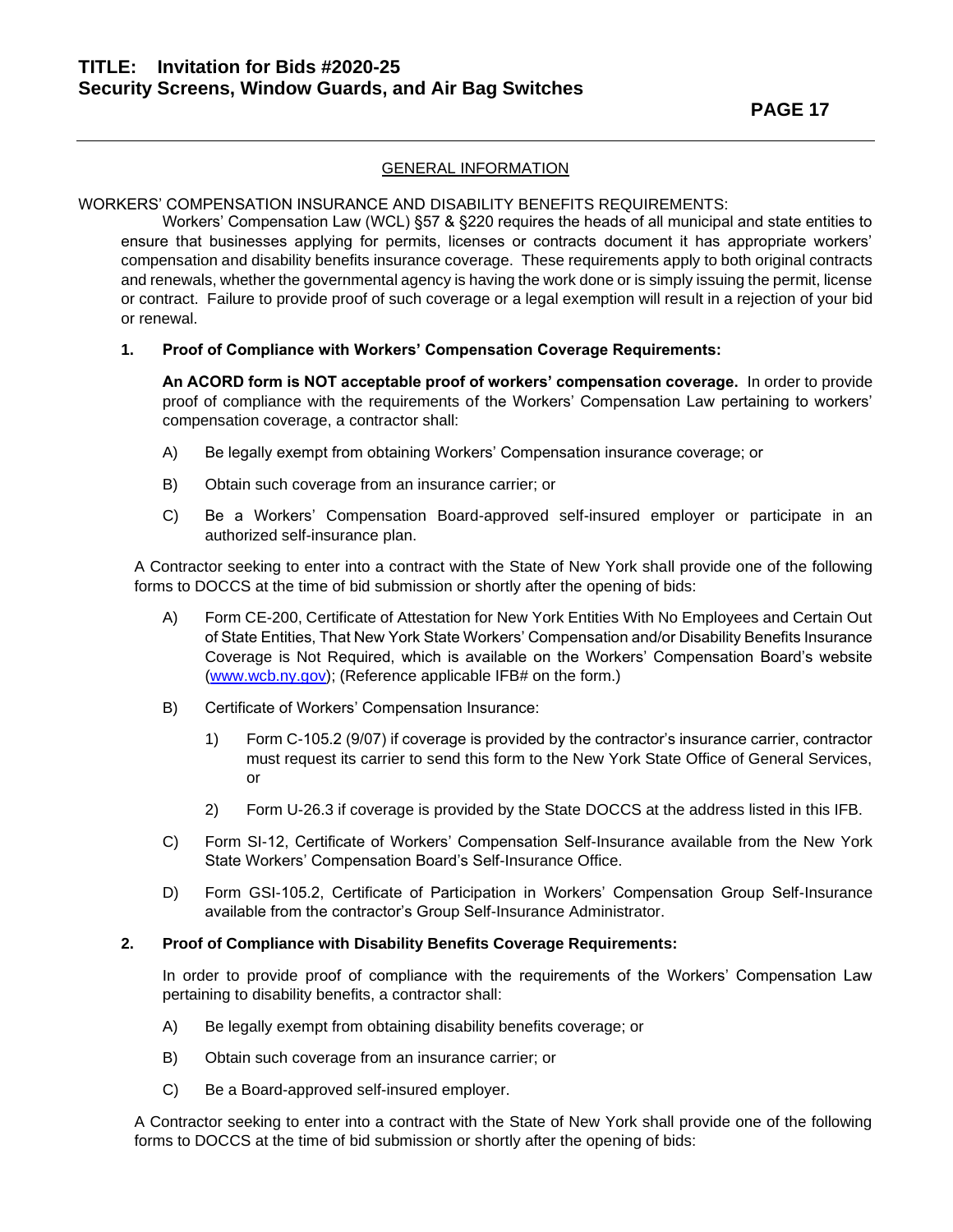- A) Form CE-200, Certificate of Attestation for New York Entities With No Employees and Certain Out of State Entities, That New York State Workers' Compensation and/or Disability Benefits Insurance Coverage is Not Required, which is available on the Workers' Compensation Board's website [\(www.wcb.ny.gov\)](http://www.wcb.ny.gov/); (Reference applicable IFB # on the form.)
- B) Form DB-120.1, Certificate of Disability Benefits Insurance. Contractor must request its business insurance carrier to send this form to the New York State Office of General Services; or
- C) Form DB-155, Certificate of Disability Benefits Self-Insurance. The Contractor must call the Board's Self-Insurance Office at 518-402-0247 to obtain this form.

**ALL OF THE ABOVE REFERENCED FORMS, EXCEPT CE-200, SI-12 & DB-155 MUST NAME**: **NYS DOCCS, 1220 Washington Ave. Albany, NY 12226** as the Entity Requesting Proof of Coverage (Entity being listed as the Certificate Holder)

**Workers' Compensation** - <http://www.wcb.ny.gov/content/onlineforms/obtainC105.jsp> **Disability Benefits** - <http://www.wcb.ny.gov/content/onlineforms/obtainDB120-1.jsp> **Exemption** - [http://www.wcb.ny.gov/content/ebiz/wc\\_db\\_exemptions/requestExemptionOverview.jsp](http://www.wcb.ny.gov/content/ebiz/wc_db_exemptions/requestExemptionOverview.jsp)

#### REFERENCES:

As per the "Vendor Responsibility Disclosure" clause, bidders may be required to provide references of the bidder's largest customers. References shall be commercial or governmental accounts, and should demonstrate the ability of the vendor to perform jobs similar in scope to the size, nature and complexity of the outlined bid. The references shall include the:

- Name, address, contact person, telephone number, fax number, and number of years bidder has serviced the referenced account;
- Volume of business performed within the past three years for each referenced account.

### FINANCIAL STABILITY:

As per the "Vendor Responsibility Disclosure" clause, bidder may be required to document its ability to service a contract with dollar sales volume similar to scope of this bid through submission of financial statements documenting past sales history. The bidder must be financially stable and able to substantiate the financial statements of its company. In addition to sales history, current financial statements may be requested and must be provided within five business days. The state reserves the right to request additional documentation from the bidder and to request reports on financial stability from independent financial rating services. The state reserves the right to reject any bidder who does not demonstrate financial stability sufficient for the scope of this bid.

### USE OF RECYCLED OR REMANUFACTURED MATERIALS:

New York State, as a member of the Council of Great Lakes Governors, supports and encourages vendors to use recycled, remanufactured or recovered materials in the manufacture of products and packaging to the maximum extent practicable without jeopardizing the performance or intended end use of the product or packaging unless such use is precluded due to health or safety requirements or product specifications contained herein. Refurbished or remanufactured components or products are required to be restored to original performance and regulatory standards and functions and are required to meet all other requirements of this bid solicitation. Warranties on refurbished or remanufactured components or products must be identical to the manufacturer's new equipment warranty or industry's normal warranty when re-manufacturer does not offer new equipment. See "Recycled or Recovered Materials" in Appendix B, General Specifications.

### INFORMATION TO BE FURNISHED WITH BID:

The bidder shall submit with its bid detailed specifications, circulars and all necessary data on the product to be furnished. If the product offered differs from the provisions listed, such differences must be explained in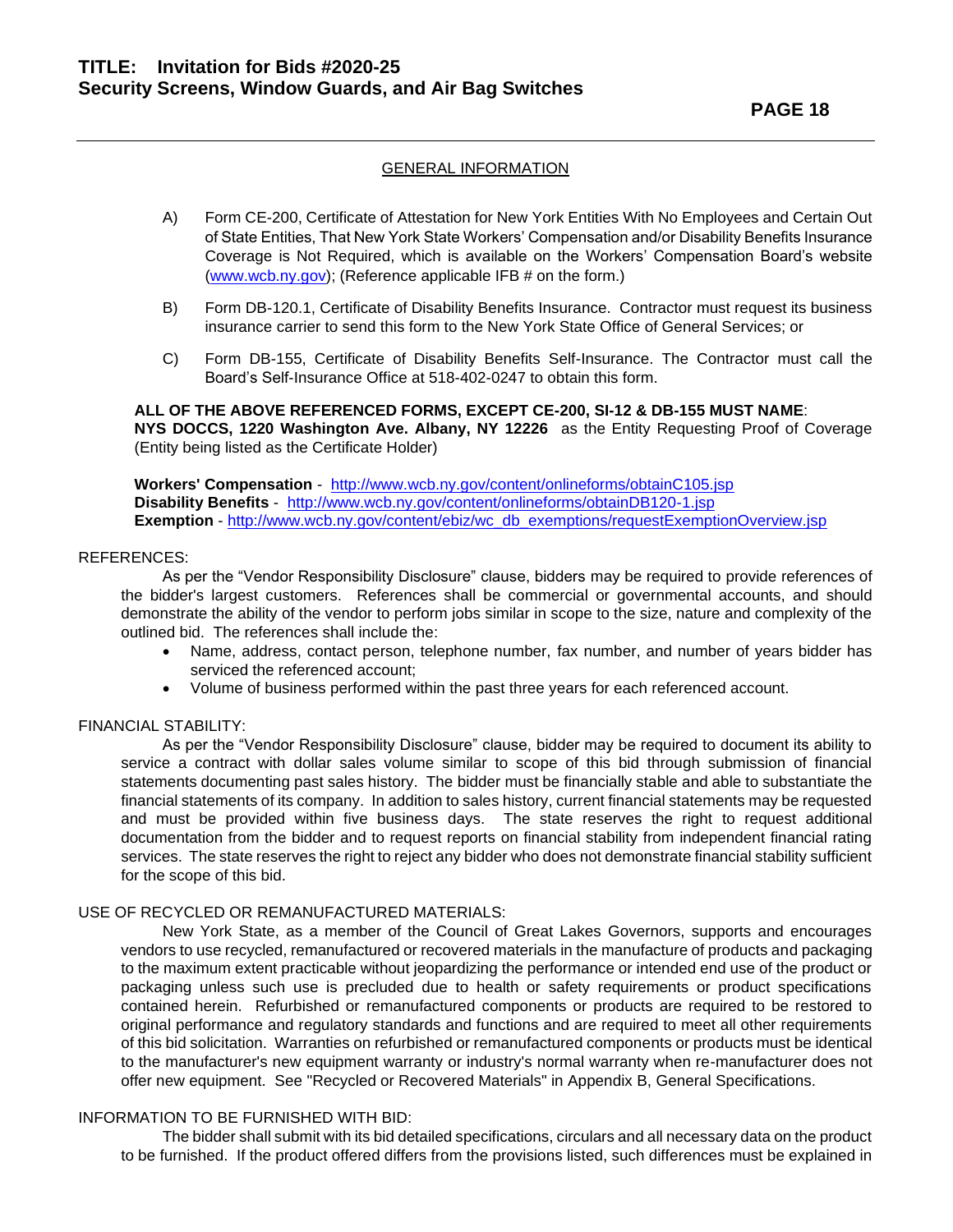detail. Failure to submit any of the above data may result in rejection of the bid. The State, however, reserves the right to request any additional information deemed necessary for the proper evaluation of bids.

#### EPA ENERGY STAR PROGRAM:

The Federal EPA, in cooperation with manufacturers, continues a program to foster the manufacture of energy efficient equipment. New York State fully supports this effort and requires all products offered to comply with EPA Energy Star guidelines for energy efficiency. The State may discontinue use of and/or delete from contract selected products as mandated by any NYS energy legislation that is enacted during the term of this contract. The contractor shall have no recourse with the State for such discontinuance/deletion.

#### PREFERRED SOURCE NOTE:

All bidders should note that certain legally established preferred source suppliers, such as Correctional Industries (Corcraft), New York State Preferred Source Program For People Who Are Blind, and NYS Industries for the Disabled have expressed an interest in supplying products/services covered by this solicitation. Therefore, one or more of these suppliers may be designated as a "Preferred Source" and as a result, we may issue no award for the products/services affected.

### GENERAL REQUIREMENTS

The Bidder agrees:

- **1.** to adhere to all State and Federal laws and regulations in connection with the contract; and,
- **2.** to notify DOCCS of any changes in the legal status or principal ownership of the firm, forty-five (45) days in advance of said change.
- **3.** that in any contract resulting from this IFB, it shall be completely responsible for its work, including any damages or breakdowns caused by its failure to take appropriate action; and,
- **4.** that any contract resulting from this IFB may not be assigned, transferred, conveyed or the work subcontracted without the prior written consent of the Commissioner of DOCCS.
- **5.** that for reasons of safety and public policy, in any contract resulting from this IFB, the use of illegal drugs and/or alcoholic beverages by the Contractor or its personnel shall not be permitted while performing any phase of the work herein specified.
- **6.** that the Commissioner's interpretation of specifications shall be final and binding upon the Contractor.
- **7.** that the Commissioner of DOCCS will make no allowance or concession to the Bidder for any alleged misunderstanding because of quantity, quality, character, location or other conditions.
- **8.** that should it appear that there is a real or apparent discrepancy between different sections of specifications concerning the nature, quality or extent of work to be furnished, it shall be assumed that the Bidder has based its bid on the more expensive option. Final decision will rest with the Commissioner of DOCCS.
- **9. Inspection** For purposes of any contract resulting from this IFB, the quality of service is subject to inspection and may be made at any reasonable time by the State of New York. Should it be found that quality of services being performed is not satisfactory and that the requirements of the specifications are not being met, the Commissioner DOCCS may terminate the contract and employ another contractor to fulfill the requirements of the contract. The existing Contractor shall be liable to the State of New York for costs incurred on account thereof.
- **10. Stop Work Order** The Commissioner of DOCCS reserves the right to stop the work covered by this IFB and any contract(s) resulting therefrom at any time that it is deemed the successful Bidder is unable or incapable of performing the work to the state's satisfaction. In the event of such stopping, DOCCS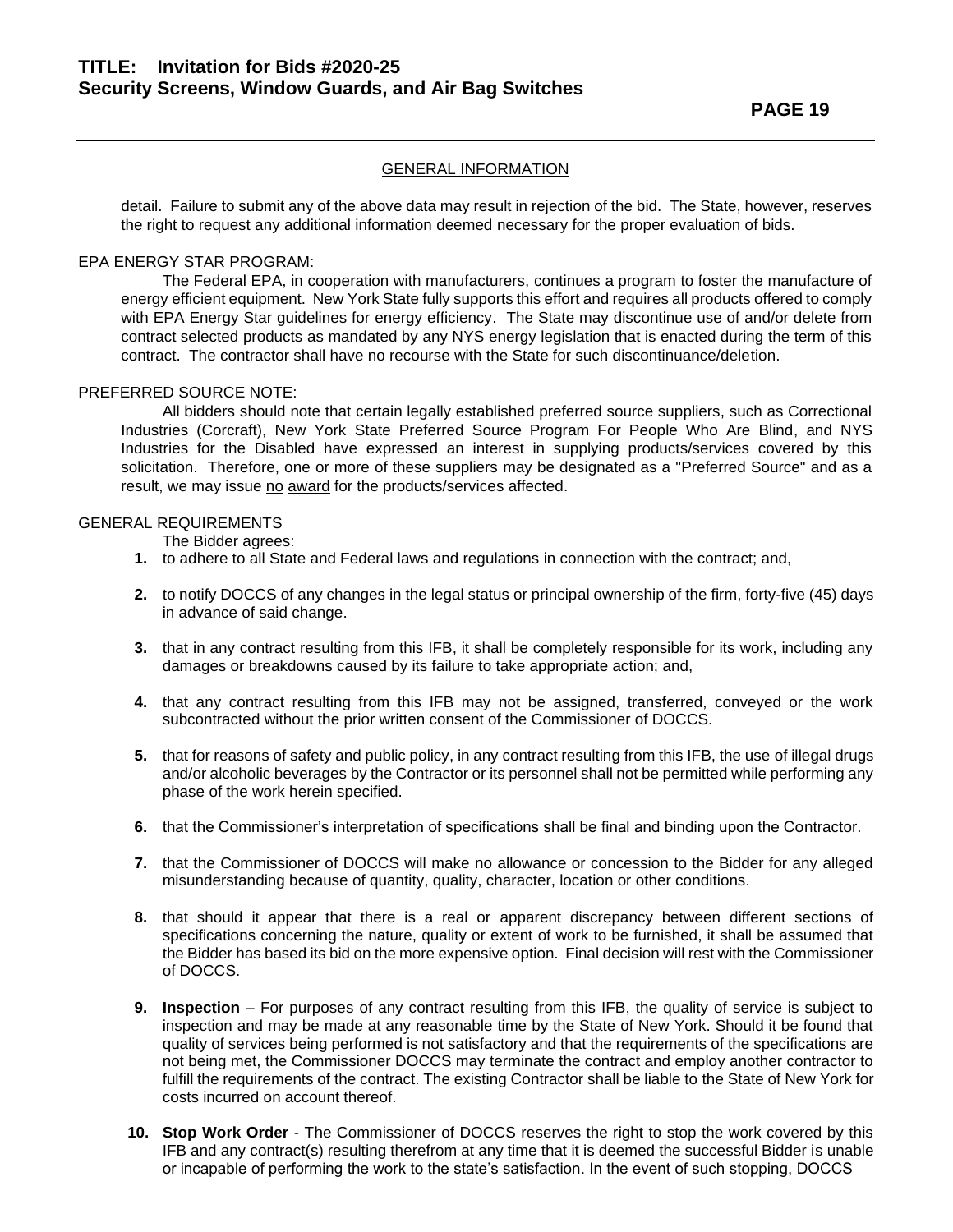shall have the right to arrange for the completion of the work in such manner as it may deem advisable and if the cost thereof exceeds the amount of the bid, the successful Bidder shall be liable to the State of New York for any such costs on account thereof. In the event that DOCCS issues a stop work order for the work as provided herein, the Contractor shall have ten (10) working days to respond thereto before any such stop work order shall become effective.

**11.** that it is the Contractor's responsibility to maintain the equipment and materials provided for the work consistent with applicable safety and health codes.

# DOCCS' RESERVED RIGHTS

The State of New York DOCCS reserves the rights for the following:

- 1. Reject any or all proposals received in response to the IFB/RFP;
- 2. Withdraw the IFB/RFP at any time, at the agency's sole discretion;
- 3. Make an award under the IFB/RFP in whole or in part;
- 4. Disqualify any bidder whose conduct and/or proposal fails to conform to the requirements of the IFB/RFP;
- 5. Seek clarifications and revisions of proposals;
- 6. Use proposal information obtained through site visits, management interviews and the state's investigation of a bidder's qualifications, experience, ability or financial standing, and any material or information submitted by the bidder in response to the agency's request for clarifying information in the course of evaluation and/or selection under the IFB/RFP;
- 7. Prior to the bid opening, amend the IFB/RFP specifications to correct errors or oversights, or to supply additional information, as it becomes available;
- 8. Prior to the bid opening, direct bidders to submit proposal modifications addressing subsequent IFB/RFP amendments;
- 9. Change any of the scheduled dates;
- 10. Eliminate any mandatory, non-material specifications that cannot be complied with by all of the prospective bidders;
- 11. Waive any requirements that are not material;
- 12. Negotiate with the successful bidder within the scope of the IFB/RFP in the best interest of the state;
- 13. Conduct contract negotiations with the next responsible bidder, should the Department be unsuccessful in negotiating with the selected bidder;
- 14. Utilize any and all ideas submitted in the proposals received;
- 15. Every offer shall be firm and not revocable for a period of ninety days from the bid opening, to the extent not inconsistent with section 2-205 of the uniform commercial code. Subsequent to such ninety days, any offer is subject to withdrawal communicated in a writing signed by the offerer, and;
- 16. Require clarification at any time during the procurement process and/or require correction of arithmetic or other apparent errors for the purpose of assuring a full and complete understanding of an offerer's proposal and/or to determine an offerer's compliance with the requirements of the solicitation.

**Please Note:** The State is not liable for any costs incurred by Bidders in the preparation and production of bids or for any work performed prior to the issuance of a contract.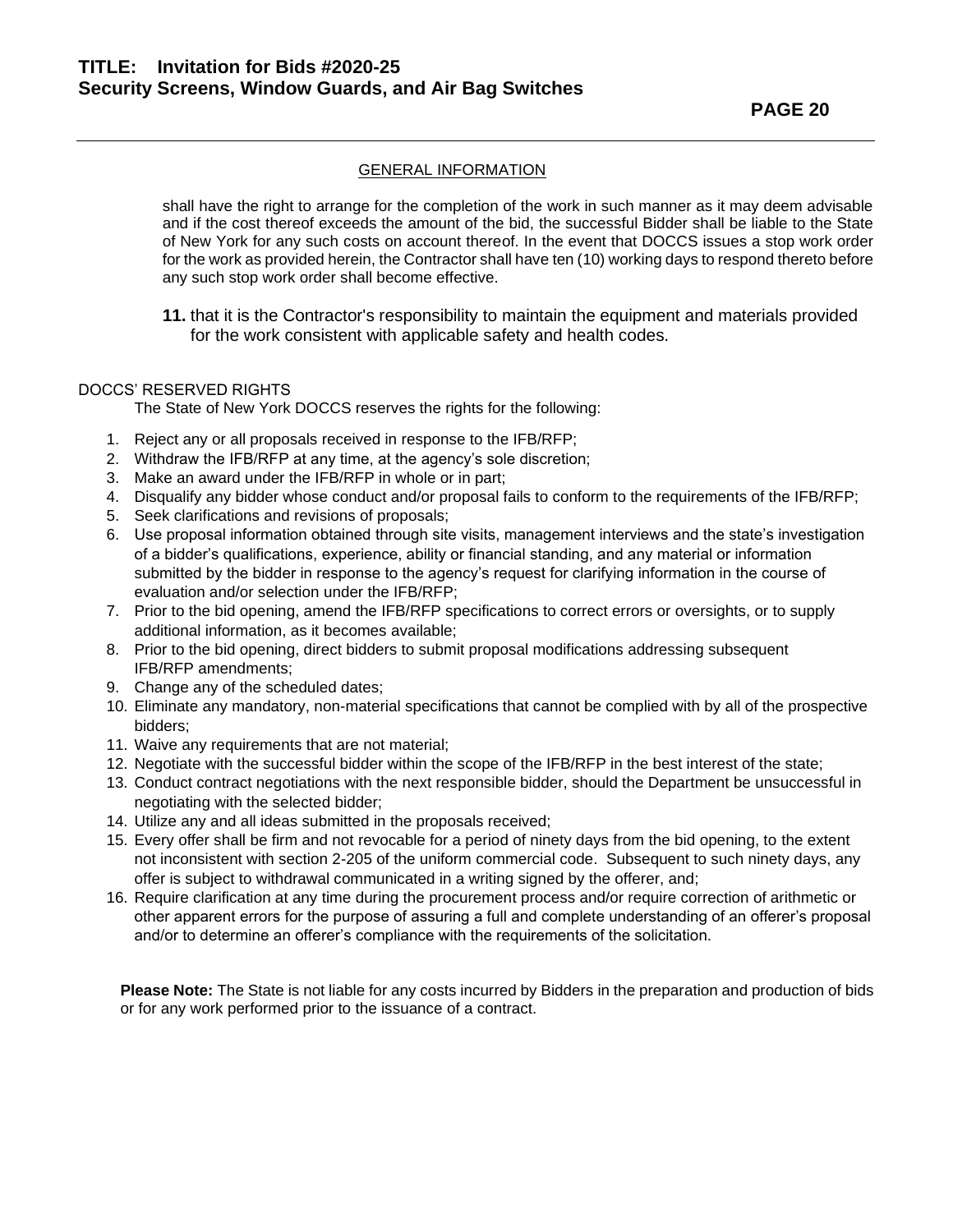# **BID SPECIFICATIONS**

The Department of Corrections and Community Supervision (DOCCS) is seeking to award one (1) vendor to provide and deliver Security Screens, Window Guards and Air Bag Switches for: Twenty (20) Model Year 2020, 15-Passenger Chevrolet Express 3500 (CG33706) vans and Thirty-five (35) – Model Year 2020, 12-Passenger Chevrolet Express 2500 (CG23406) vans to various DOCCS correctional facility locations.

These Security Screens, Window Guards, and Air Bag Switches are needed to ensure the protection of DOCCS emplyees while transporting inmates/releasees to various jails and correctional facilities.

### **All Security Screens, Window Guards and Air Bag Switches must come with a complete set of written installation instructions.**

To receive consideration of their bid, the vendor must be able to provide **20** of the following:

- Havis Shield #WGI-C1 w/ P-Front-1
- P-MFK-4 (window guard screen and vehicle partition)
- AOI-0024 (side curtain air bag switch)

To receive consideration of their bid, the vendor must be able to provide **35** of the following:

- Havis Shield #WGI-C3 w/P-Front-1
- P-MFK-4 (window guard screen and vehicle partition)
- AOI-0024 (side curtain air bag switch)

**Please Note:** To receive consideration of their bid, the vendor must be able to provide the Security Screens, Window Guards and Air Bag Switches to all the facilities listed (see quantities and delivery locations on Pages 22-24. These products must be Havis Shield or equivalent. If other than Havis, you **must** include make & model, manufacturer's address and product literature with your bid response.

Price shall include all customs duties and charges and be net, F.O.B destination to correctional facilities located in New York State, Attn: Steward. Note: Prices must be rounded to the nearest cent.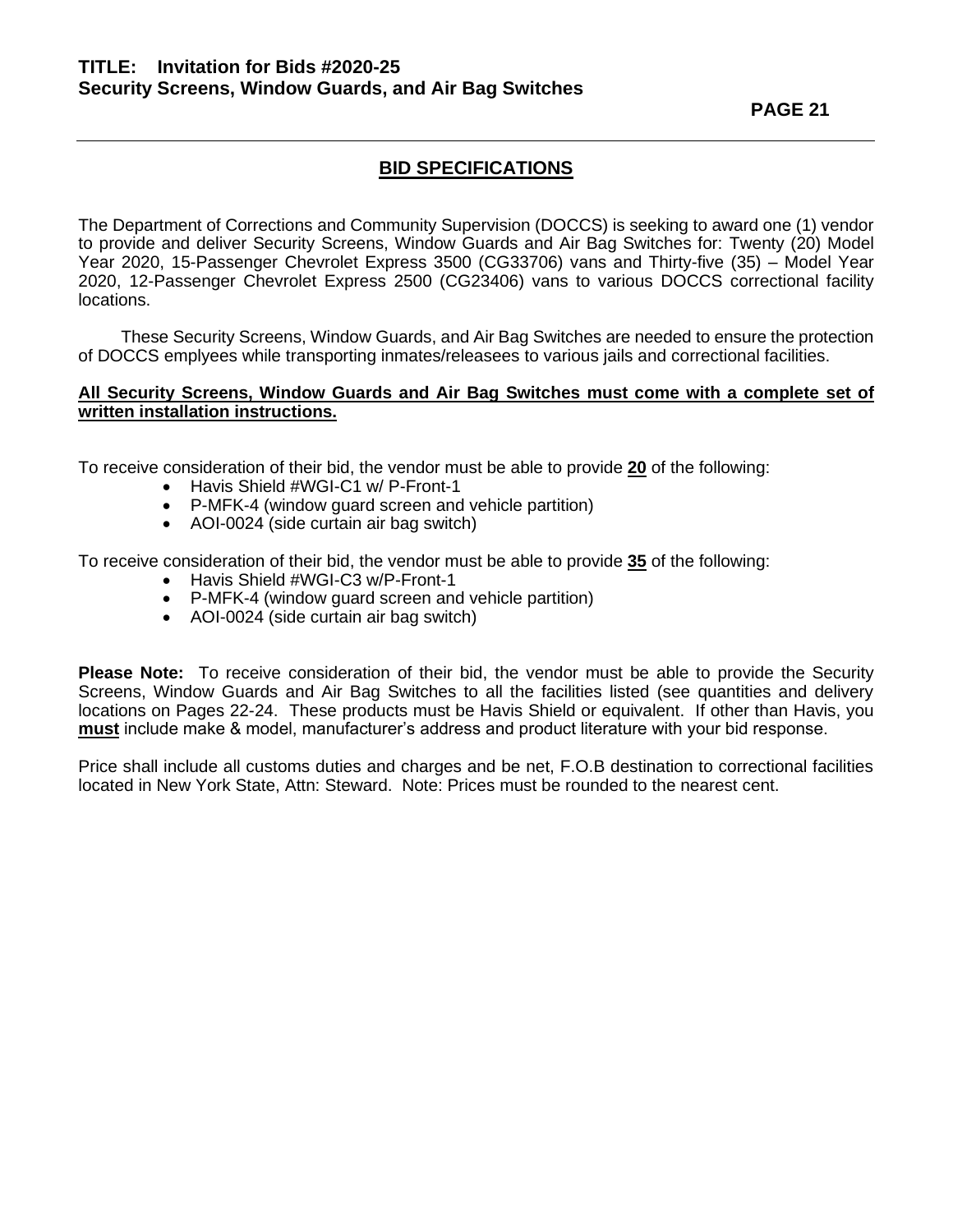**PAGE 22** 

 $\overline{\phantom{0}}$ 

|                                                                                                                    | <b>DELIVERY LOCATIONS</b>                         |                                                                             |                                                                             |
|--------------------------------------------------------------------------------------------------------------------|---------------------------------------------------|-----------------------------------------------------------------------------|-----------------------------------------------------------------------------|
| <b>FACILITY ADDRESS</b>                                                                                            | <b>CONTACT</b><br><b>PHONE NUMBER</b>             | Quantity<br>$15 -$<br>Passenger<br><b>Chevy</b><br><b>Express</b><br>3500LS | Quantity<br>$12 -$<br>Passenger<br><b>Chevy</b><br><b>Express</b><br>2500LS |
| <b>Albion Correctional Facility</b><br>3595 State School Road<br>Albion NY 14411<br>(Orleans County)               | <b>Facility Steward</b><br>585-589-5511 Ext 3100  | 1                                                                           |                                                                             |
| <b>Altona Correctional Facility</b><br>555 Devils Den Road<br>Altona NY 12910<br>(Clinton County)                  | <b>Facility Steward</b><br>518-236-7841 Ext 3100  |                                                                             | 1                                                                           |
| <b>Attica Correctional Facility</b><br>639 Exchange Street<br>Attica, NY 14011<br>(Wyoming County)                 | <b>Facility Steward</b><br>585-591-2000 Ext. 3100 | 1                                                                           |                                                                             |
| <b>Auburn Correctional Facility</b><br>135 State Street<br>Auburn, NY 13024<br>(Cayuga County)                     | <b>Facility Steward</b><br>315-253-8401 Ext 3100  |                                                                             | 1                                                                           |
| <b>Bare Hill Correctional Facility</b><br>181 Brand Road<br>Malone, NY 12953<br>(Franklin County)                  | <b>Facility Steward</b><br>518-483-8411 Ext 3100  |                                                                             | 1                                                                           |
| <b>Bedford Hills Correctional Facility</b><br>247 Harris Road<br>Bedford Hills, NY 10507<br>(Westchester County)   | <b>Facility Steward</b><br>914-241-3100 Ext 3100  |                                                                             | 1                                                                           |
| <b>Cape Vincent Correctional Facility</b><br>36560 State Route 12E<br>Cape Vincent, NY 13618<br>(Jefferson County) | <b>Facility Steward</b><br>315-654-4100 Ext 3100  |                                                                             | 1                                                                           |
| Cayuga Correctional Facility<br>2202 State Route 38A<br>Moravia, NY 13118<br>(Cayuga County)                       | <b>Facility Steward</b><br>315-497-1110 Ext 3100  |                                                                             | $\overline{2}$                                                              |
| <b>Collins Correctional Facility</b><br>Middle Road<br>Collins, Ny 14034<br>(Erie County)                          | <b>Facility Steward</b><br>716-532-4588 Ext 3100  |                                                                             | $\overline{2}$                                                              |
| <b>Coxsackie Correctional Facility</b><br>11260 Route 9W<br>Coxsackie, NY 12051<br>(Greene County)                 | <b>Facility Steward</b><br>518-731-2781 Ext. 3100 | 1                                                                           | 12                                                                          |
| <b>Eastern Correctional Facility</b><br>30 Institution Road<br>Napanoch, NY 12458<br>(Ulster County)               | <b>Facility Steward</b><br>845-647-7400 Ext 3100  | 1                                                                           |                                                                             |
| <b>Elmira Correctional Facility</b><br>1879 Davis Street<br><b>Elmira, NY 14901</b><br>(Chemung County)            | <b>Facility Steward</b><br>607-734-3901 Ext 3100  |                                                                             | $\overline{2}$                                                              |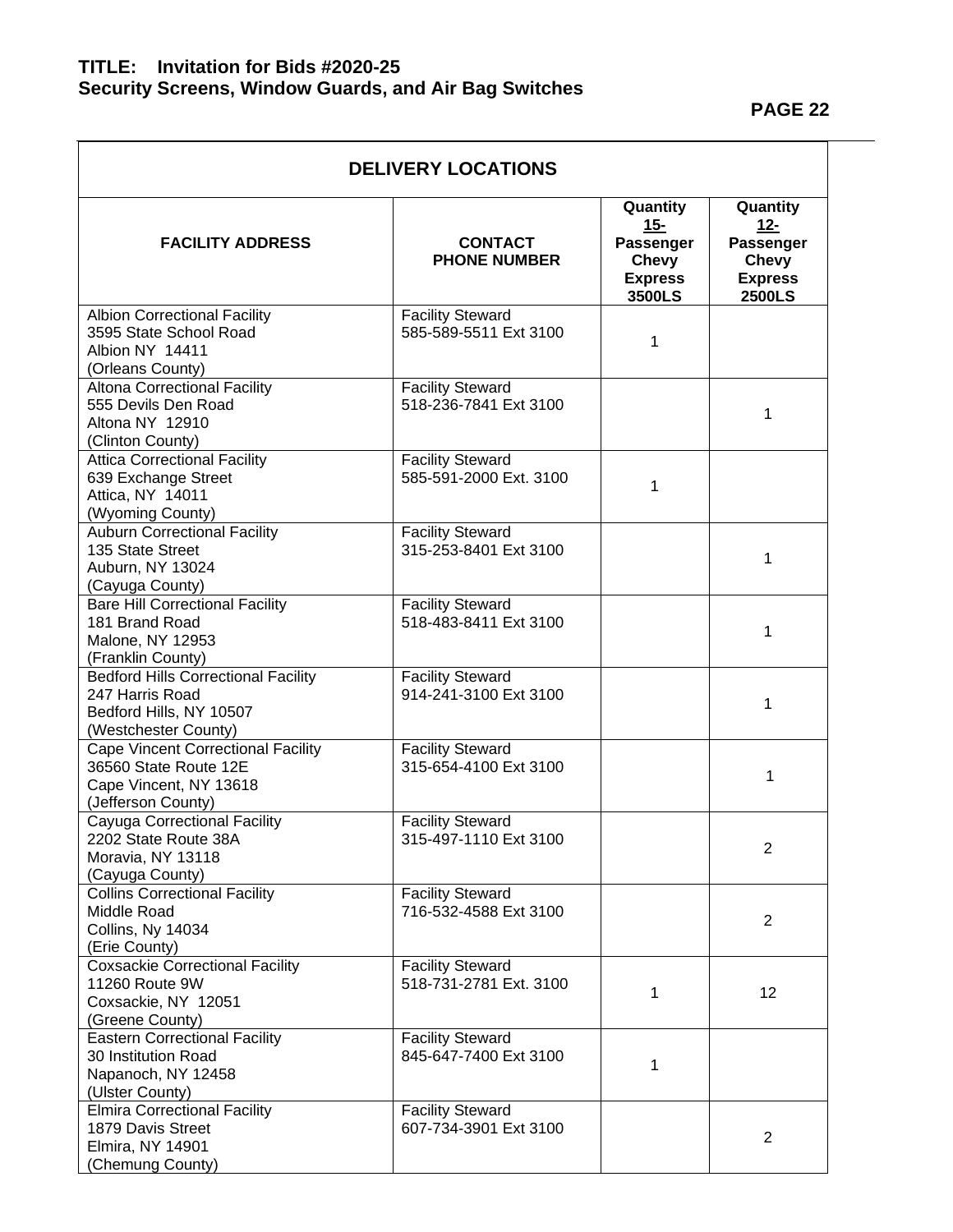**PAGE 23** 

| <b>FACILITY ADDRESS</b>                                                                                       | <b>CONTACT</b><br><b>PHONE NUMBER</b>             | Quantity<br>$15 -$<br>Passenger<br><b>Chevy</b><br><b>Express</b><br>3500LS | Quantity<br>$12 -$<br>Passenger<br><b>Chevy</b><br><b>Express</b><br><b>2500LS</b> |
|---------------------------------------------------------------------------------------------------------------|---------------------------------------------------|-----------------------------------------------------------------------------|------------------------------------------------------------------------------------|
| <b>Fishkill Correctional Facility</b><br><b>18 Strack Drive</b><br>Beacon, NY 12508<br>(Dutchess County)      | <b>Facility Steward</b><br>845-831-4800 Ext 3100  |                                                                             | 1                                                                                  |
| <b>Five Points Correctional Facility</b><br>6600 State Route 96<br>Romulus, NY 14541<br>(Seneca County)       | <b>Facility Steward</b><br>607-869-5111 Ext 3100  | 1                                                                           |                                                                                    |
| <b>Franklin Correctional Facility</b><br>62 Bare Hill Road<br>Malone, NY 12953<br>(Franklin County)           | <b>Facility Steward</b><br>518-483-6040 Ext 3100  | 1                                                                           |                                                                                    |
| <b>Gowanda Correctional Facility</b><br>South Road<br>Gowanda, NY 14070<br>(Erie County)                      | <b>Facility Steward</b><br>585-658-2871 Ext. 3100 | $\overline{2}$                                                              |                                                                                    |
| <b>Greene Correctional Facility</b><br>165 Plank Road<br>Coxsackie, NY 12051<br>(Greene County)               | <b>Facility Steward</b><br>518-731-2741 Ext 3100  | $\overline{2}$                                                              |                                                                                    |
| <b>Hale Creek Correctional Facility</b><br>279 Maloney Road<br>Johnstown, NY 12095<br>(Fulton County)         | <b>Facility Steward</b><br>518-736-2094 Ext 3100  | 1                                                                           |                                                                                    |
| Mid-State Correctional Facility<br>9005 Old River Road<br>Marcy, NY 13403<br>(Oneida County)                  | <b>Facility Steward</b><br>315-768-8581 Ext 3100  |                                                                             | 1                                                                                  |
| <b>Mohawk Correctional Facility</b><br>6514 Route 26<br>Rome, NY 13440<br>(Oneida County)                     | <b>Facility Steward</b><br>315-339-5232 Ext 3100  |                                                                             | 1                                                                                  |
| Moriah Shock Incarceration Facility<br>75 Burhart Lane<br>Mineville, NY 12956<br>(Essex County)               | <b>Facility Steward</b><br>518-942-7561 Ext 3100  | 1                                                                           |                                                                                    |
| Ogdensburg Correctional Facility<br>One Correction Way<br>Ogdensburg, NY 13669<br>(St. Lawrence County)       | <b>Facility Steward</b><br>315-393-0281 Ext 3100  |                                                                             | $\overline{2}$                                                                     |
| Queensboro Correctional Facility<br>47-04 Van Dam Street<br>Long Island City, NY 11101<br>(Queens County)     | <b>Facility Steward</b><br>718-361-8920 Ext. 3100 |                                                                             | 1                                                                                  |
| <b>Riverview Correctional Facility</b><br>1110 Tibbits Drive<br>Ogdensburg, NY 13669<br>(St. Lawrence County) | <b>Facility Steward</b><br>315-393-8400 Ext 3100  | $\overline{2}$                                                              |                                                                                    |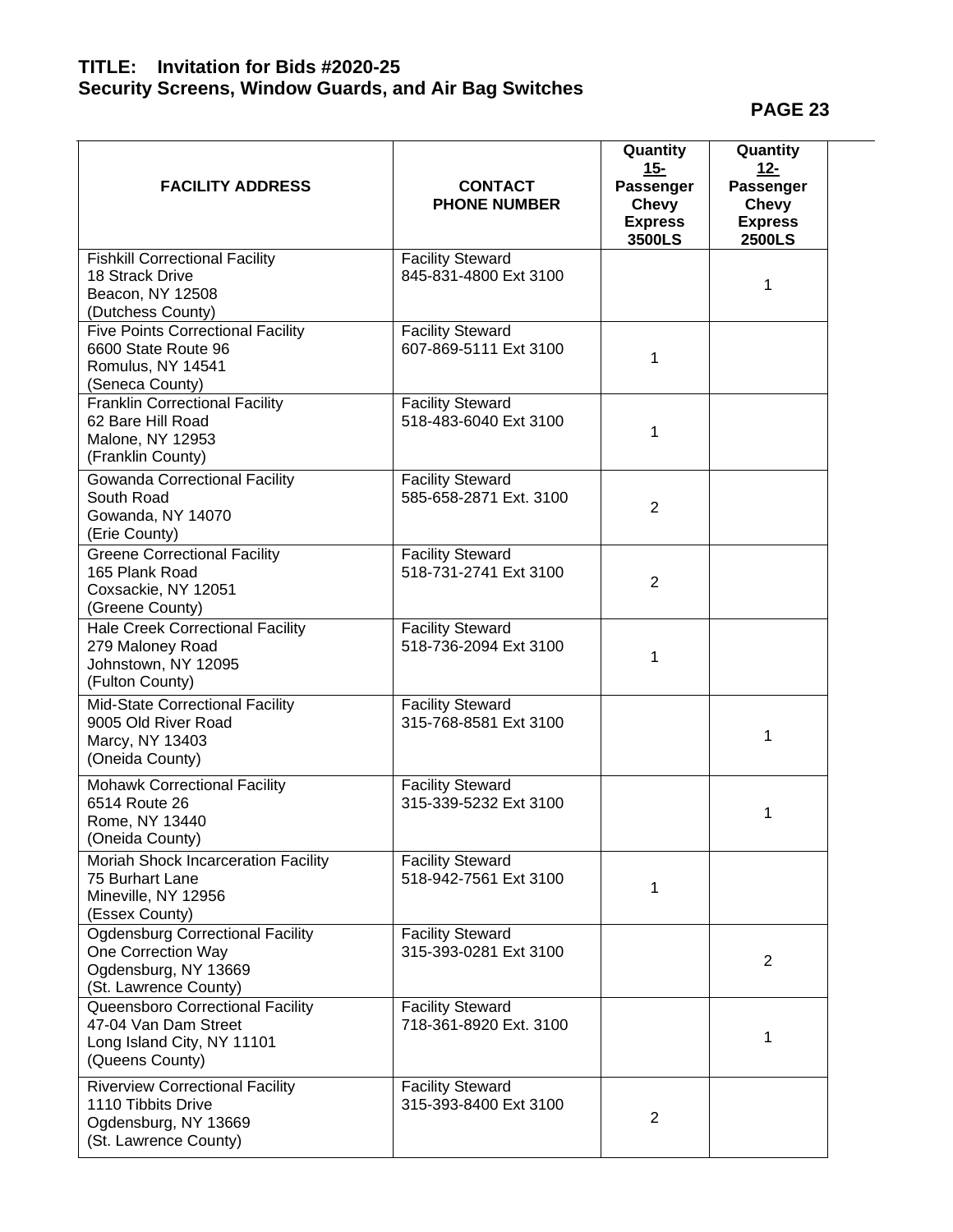**PAGE 24** 

٠

| <b>FACILITY ADDRESS</b>                                                                                     | <b>CONTACT</b><br><b>PHONE NUMBER</b>             | Quantity<br>$15 -$<br>Passenger<br><b>Chevy</b><br><b>Express</b><br>3500LS | Quantity<br>$12 -$<br>Passenger<br><b>Chevy</b><br><b>Express</b><br><b>2500LS</b> |  |
|-------------------------------------------------------------------------------------------------------------|---------------------------------------------------|-----------------------------------------------------------------------------|------------------------------------------------------------------------------------|--|
| Shawangunk Correctional Facility<br>200 Quick Road<br>Wallkill, NY 12589<br>(Ulster County)                 | <b>Facility Steward</b><br>845-895-2081 Ext. 3100 | 1                                                                           |                                                                                    |  |
| <b>Sing Sing Correctional Facility</b><br>354 Hunter Street<br>Ossining, NY 10562<br>(Westchester County)   | <b>Facility Steward</b><br>914-941-0108 Ext 3100  |                                                                             | 1                                                                                  |  |
| <b>Southport Correctional Facility</b><br>236 Bob Masia Drive<br>Pine City, NY 14871<br>(Chemung County)    | <b>Facility Steward</b><br>607-737-0850 Ext 3100  | 1                                                                           |                                                                                    |  |
| <b>Sullivan Correctional Facility</b><br>325 Riverside Drive<br>Fallsburg, NY 12733<br>(Sullivan County)    | <b>Facility Steward</b><br>845-434-2080 Ext 3100  | $\overline{2}$                                                              |                                                                                    |  |
| <b>Taconic Correctional Facility</b><br>250 Harris Road<br>Bedford Hills, NY 10507<br>(Westchester County)  | Facility Steward<br>914-241-3010 Ext 3100         |                                                                             | 1                                                                                  |  |
| <b>Ulster Correctional Faclity</b><br>750 Berme Road<br>Napanoch, NY 12458<br>(Ulster County)               | <b>Facility Steward</b><br>845-647-1670 Ext 3100  | 1                                                                           |                                                                                    |  |
| <b>Upstate Correctional Facility</b><br>309 Bare Hill Road<br>Malone, NY 12953<br>(Franklin County)         | <b>Facility Steward</b><br>518-483-6997 Ext 3100  |                                                                             | 1                                                                                  |  |
| <b>Washington Correctional Facility</b><br>72 Lock Elevan Lane<br>Comstock, NY 12821<br>(Washington County) | <b>Facility Steward</b><br>518-639-4486 Ext 3100  | 1                                                                           |                                                                                    |  |
| <b>Wende Correctional Facility</b><br>3040 Wende Road<br>Alden, NY 14004<br>(Erie County)                   | <b>Facility Steward</b><br>716-937-4000 Ext. 3100 |                                                                             | 1                                                                                  |  |
| <b>Willard Drug Treatment Campus</b><br>7116 Country Route 132<br>Willard, NY 14588<br>(Seneca County)      | <b>Facility Steward</b><br>607-869-5500 Ext 3100  |                                                                             | 1                                                                                  |  |
| <b>Woodbourne Correctional Facility</b><br>99 Prison Road<br>Woodbourne, NY 12788<br>(Sullivan County)      | <b>Facilty Steward</b><br>845-434-7730 Ext. 3100  |                                                                             | 1                                                                                  |  |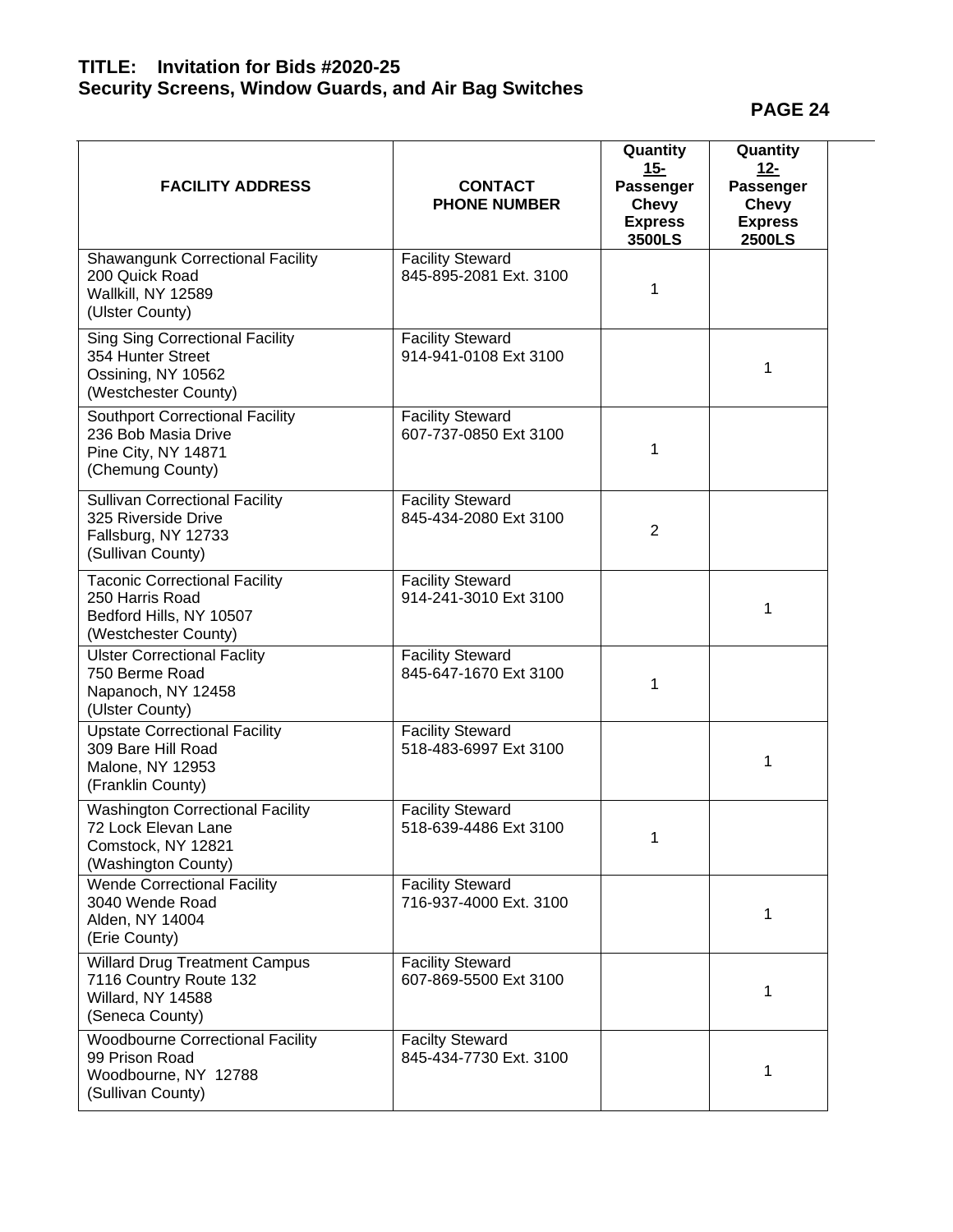**PAGE 25** 

|  | PLEASE USE BLACK INK OR TYPEWRITER WHEN<br>PREPARING YOUR BID. BE SURE YOU HAVE |  |  |  |  |
|--|---------------------------------------------------------------------------------|--|--|--|--|
|  | <b>INSERTED YOUR COMPANY'S NAME IN THE BOX</b>                                  |  |  |  |  |
|  | ⇒ ⇒ ⇒ ⇒ ⇒ ⇒ ⇒ ⇒                                                                 |  |  |  |  |

# **BID PRICE PAGE**

**Bidder**

| <b>Item</b>    | <b>Description</b>                                                                                                                                                           | Price/Each |          | Qty. |     | <b>Total Price</b>                 |
|----------------|------------------------------------------------------------------------------------------------------------------------------------------------------------------------------|------------|----------|------|-----|------------------------------------|
| 1              | Window Guard/Security Screen and<br>Vehicle Partition for 2020 Chevrolet<br>Express 3500 (CG33706),<br>15-Passenger Van<br>Havis Shield # WGI-C1, w/P-Front-1<br>and P-MFK-4 |            | X        | 20   | $=$ |                                    |
| 2              | Side Curtain Air Bag Switch<br>#AOI-0024                                                                                                                                     |            | $\times$ | 20   | $=$ |                                    |
| 3              | Window Guard/Security Screen and<br>Vehicle Partition for 2020 Chevrolet<br>Express 2500 (CG23406),<br>12-Passenger Van<br>Havis Shield # WGI-C3, w/P-Front-1<br>and P-MFK-4 |            | X        | 35   | $=$ |                                    |
| $\overline{4}$ | Side Curtain Air Bag Switch<br>#AOI-0024                                                                                                                                     |            | $X -$    | 35   |     | <b>Experience of the Community</b> |
|                |                                                                                                                                                                              |            |          |      |     | GRAND TOTAL \$                     |
| Signature:     |                                                                                                                                                                              |            |          |      |     |                                    |
| Printed name:  |                                                                                                                                                                              |            |          |      |     |                                    |
| Title:         |                                                                                                                                                                              |            |          |      |     |                                    |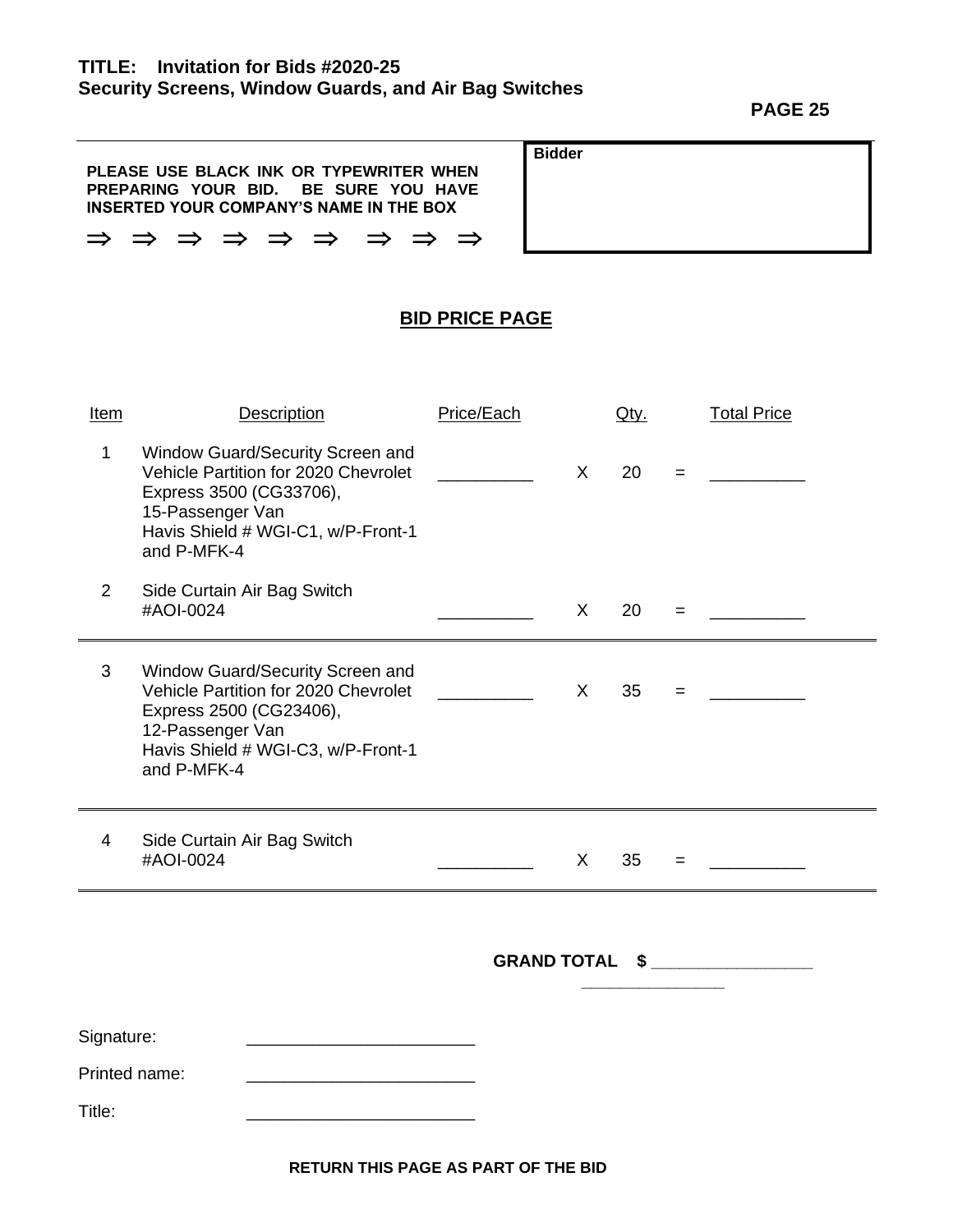**PAGE 26** 

| PLEASE USE BLACK INK OR TYPEWRITER WHEN<br>PREPARING YOUR BID.<br>BE SURE YOU HAVE<br><b>INSERTED YOUR COMPANY'S NAME IN THE BOX</b>                                                                                                                                                                                              | <b>Bidder</b>                            |           |
|-----------------------------------------------------------------------------------------------------------------------------------------------------------------------------------------------------------------------------------------------------------------------------------------------------------------------------------|------------------------------------------|-----------|
| $\Rightarrow$ $\Rightarrow$ $\Rightarrow$ $\Rightarrow$<br>$\Rightarrow$                                                                                                                                                                                                                                                          |                                          |           |
| NOTES TO BIDDERS: FAILURE TO ANSWER THE<br>QUESTIONS WILL DELAY THE EVALUATION OF YOUR<br>BID AND MAY RESULT IN REJECTION OF YOUR BID.                                                                                                                                                                                            | <b>Please Circle/Enter Answers Below</b> |           |
| Are prices quoted the same as or lower than those quoted<br>other corporations, institutions and government agencies<br>(including GSA/VA contracts) on similar products,<br>quantities, terms and conditions? See "Best Pricing Offer"<br>in Appendix B, General Specifications.<br>If "NO", please explain on a separate sheet. | <b>YES</b>                               | NO.       |
| Do you have a contract with the General Services<br>Administration (GSA) or Veterans Affairs (VA) for products<br>offered? (Check all that apply.)                                                                                                                                                                                | <b>GSA</b>                               | VA<br>NO. |
| If yes, will you offer New York State pricing equal to or<br>better than your GSA or VA pricing?                                                                                                                                                                                                                                  | <b>GSA</b>                               | VA<br>NO. |
| If yes, a copy of the GSA or VA schedule is required.<br>Have you included a copy?                                                                                                                                                                                                                                                | <b>GSA</b>                               | VA<br>NO. |
| Is this product available only on a "direct from the<br>$\bullet$<br>manufacturer basis" or can pricing be obtained from<br>dealers or distributors? Check one:                                                                                                                                                                   | Manufacturer                             | Other     |
| If you are a manufacturer and have checked "Other",<br>please attach listing of authorized dealers and distributors.                                                                                                                                                                                                              | <b>YES</b>                               | NO.       |
| Do you have your catalog available on the Internet?                                                                                                                                                                                                                                                                               | <b>YES</b>                               | NO.       |
| If yes, do you have the ability to make NYS pricing<br>available along with your catalog on line?                                                                                                                                                                                                                                 | <b>YES</b>                               | <b>NO</b> |
| Does bidder offer Electronic Access Ordering (EDI)?                                                                                                                                                                                                                                                                               | <b>YES</b>                               | <b>NO</b> |
| Are any products offered manufactured from recycled<br>materials?                                                                                                                                                                                                                                                                 | <b>YES</b>                               | NO.       |
| If awarded a contract, will bidder accept the New York<br>State Procurement Card for orders not to exceed \$10,000                                                                                                                                                                                                                | <b>YES</b>                               | NO.       |
| If bidder limits the maximum acceptable card amount to<br>٠<br>less than \$10,000, please indicate the maximum amount:                                                                                                                                                                                                            | <b>YES</b>                               | NO.       |
| Additional discount for purchases made with the NYS<br><b>Procurement Card:</b>                                                                                                                                                                                                                                                   | %                                        |           |
| RETURN THIS PAGE AS PART OF THE BID                                                                                                                                                                                                                                                                                               |                                          |           |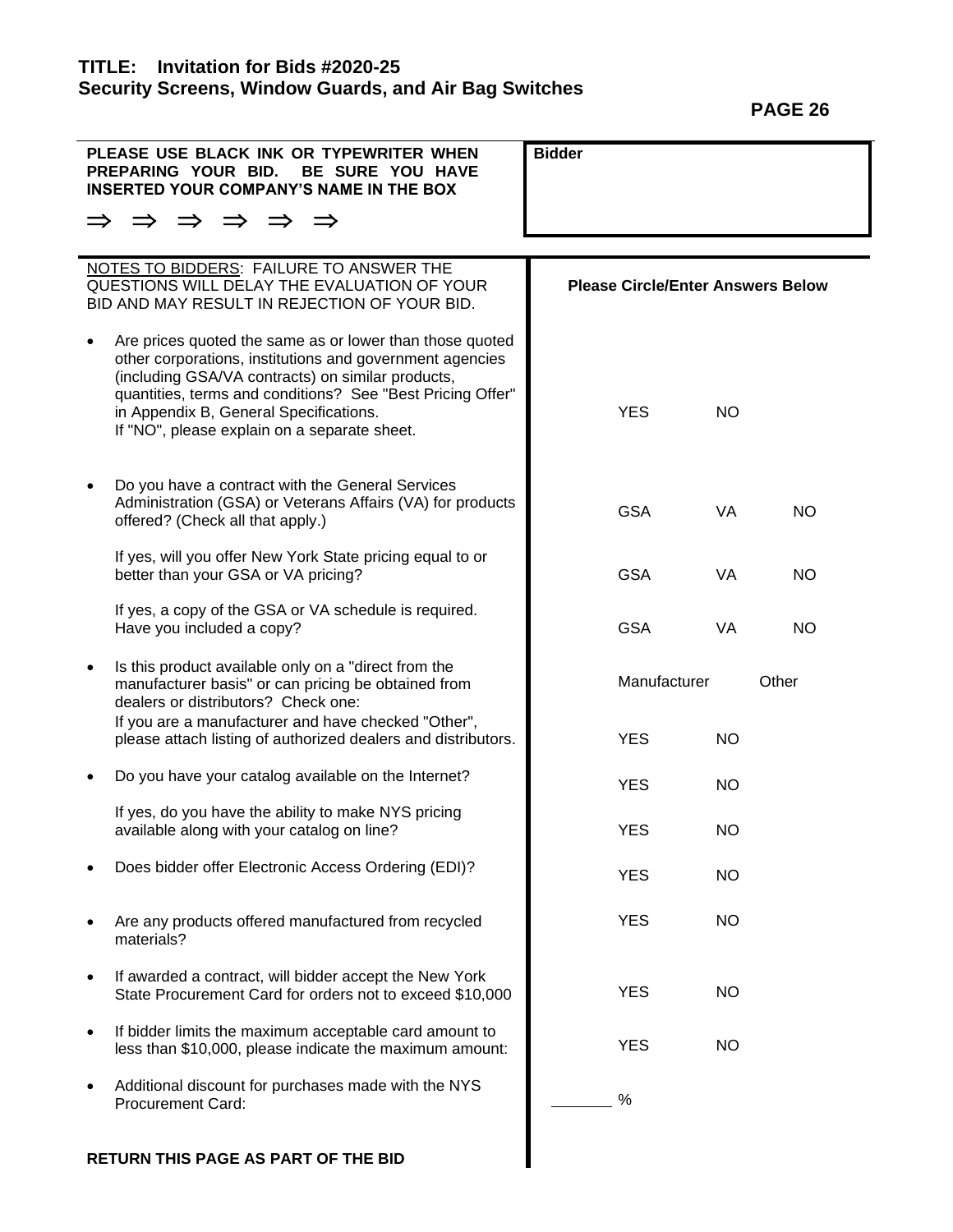**PAGE 27** 

| PLEASE USE BLACK INK OR TYPEWRITER WHEN<br>PREPARING YOUR BID.<br>BE SURE YOU HAVE<br><b>INSERTED YOUR COMPANY'S NAME IN THE BOX</b> | <b>Bidder</b>                            |
|--------------------------------------------------------------------------------------------------------------------------------------|------------------------------------------|
| $\Rightarrow$<br>$\Rightarrow$                                                                                                       |                                          |
| <b>NOTES TO BIDDERS: (Continued)</b><br>Are any products offered remanufactured (restored to its                                     | <b>Please Circle/Enter Answers Below</b> |
| original performance standards and function)?                                                                                        | <b>YES</b><br><b>NO</b>                  |
| Are any products offered Energy Star Compliant?<br>(If YES to any of the above, please attach specifics.)                            | <b>YES</b><br>NO                         |
| If awarded a contract, will bidder honor orders for less<br>than the minimum order?                                                  | <b>YES</b><br>NO                         |
| If YES, will shipping costs be added in accordance<br>with the "Minimum Order" clause?<br><b>OR</b>                                  | <b>YES</b><br>NO                         |
| If YES, will bidder ship at no additional cost?                                                                                      | <b>YES</b><br><b>NO</b>                  |
| Person or persons to contact for expediting<br>New York State contract orders:<br>Name:                                              |                                          |
| Title:                                                                                                                               |                                          |
| Telephone Number:                                                                                                                    |                                          |
| Toll Free Telephone Number:                                                                                                          |                                          |
| Fax Number:                                                                                                                          |                                          |
| Toll Free Fax Number:                                                                                                                |                                          |
| E-Mail Address:                                                                                                                      |                                          |
| Person or persons to contact in the event of an emergency<br>occurring after business hours or on weekend/holidays:                  |                                          |
| State Normal Business Hours (Specify M-F, Sat, Sun):                                                                                 |                                          |
| Name:                                                                                                                                |                                          |
| Title:                                                                                                                               |                                          |
| Telephone Number:                                                                                                                    |                                          |
| Fax Number:                                                                                                                          |                                          |
| Pager Number:                                                                                                                        |                                          |
| Cellular Telephone Number:                                                                                                           |                                          |
| E-Mail Address:                                                                                                                      |                                          |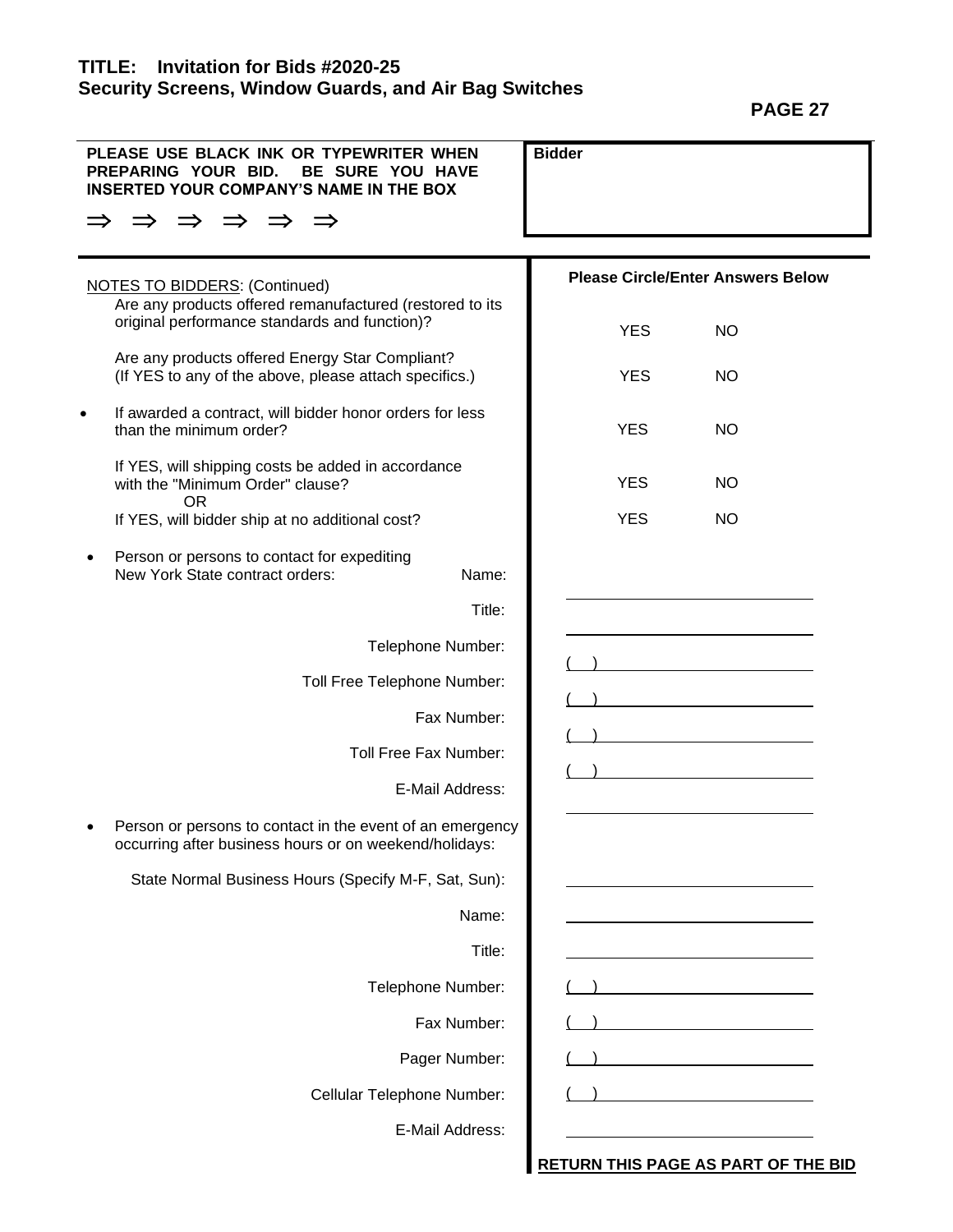| <b>PAGL</b> | D |
|-------------|---|
|             |   |

| PLEASE USE BLACK INK OR TYPEWRITER WHEN<br>PREPARING YOUR BID.<br>BE SURE YOU HAVE<br><b>INSERTED YOUR COMPANY'S NAME IN THE BOX</b><br>$\Rightarrow$ $\Rightarrow$ $\Rightarrow$ $\Rightarrow$<br>$\Rightarrow$ | <b>Bidder</b>           |
|------------------------------------------------------------------------------------------------------------------------------------------------------------------------------------------------------------------|-------------------------|
| BIDDERS PLEASE ANSWER THE FOLLOWING<br>QUESTIONS:                                                                                                                                                                |                         |
| 1. Are you a New York State resident business?                                                                                                                                                                   | <b>YES</b><br><b>NO</b> |
| Total number of people employed by your business:<br>2.                                                                                                                                                          |                         |
| Total number of people employed by your business in<br>3.<br>New York State:                                                                                                                                     |                         |
| Is your business independently owned and operated?<br>4.                                                                                                                                                         | <b>YES</b><br><b>NO</b> |
| 5. PLACE OF MANUFACTURE OF PRODUCT(S) BID:<br>(Indicate Yes or No for either A, B or C)                                                                                                                          |                         |
| A. All NYS Manufacture                                                                                                                                                                                           | <b>YES</b><br><b>NO</b> |
| B. All Manufactured outside NYS                                                                                                                                                                                  | <b>YES</b><br><b>NO</b> |
| C. Manufactured in NYS and Outside NYS                                                                                                                                                                           | <b>YES</b><br><b>NO</b> |
| If yes to C above, Location (State) where more than<br>half the value is added to the product(s) bid:                                                                                                            | State of                |
| <b>BIDDER'S PRINCIPAL PLACE OF BUSINESS*:</b><br>6.                                                                                                                                                              |                         |
| *"Principal Place of Business" is the location of the primary<br>control, direction and management of the enterprise.                                                                                            |                         |
|                                                                                                                                                                                                                  |                         |
|                                                                                                                                                                                                                  |                         |
|                                                                                                                                                                                                                  |                         |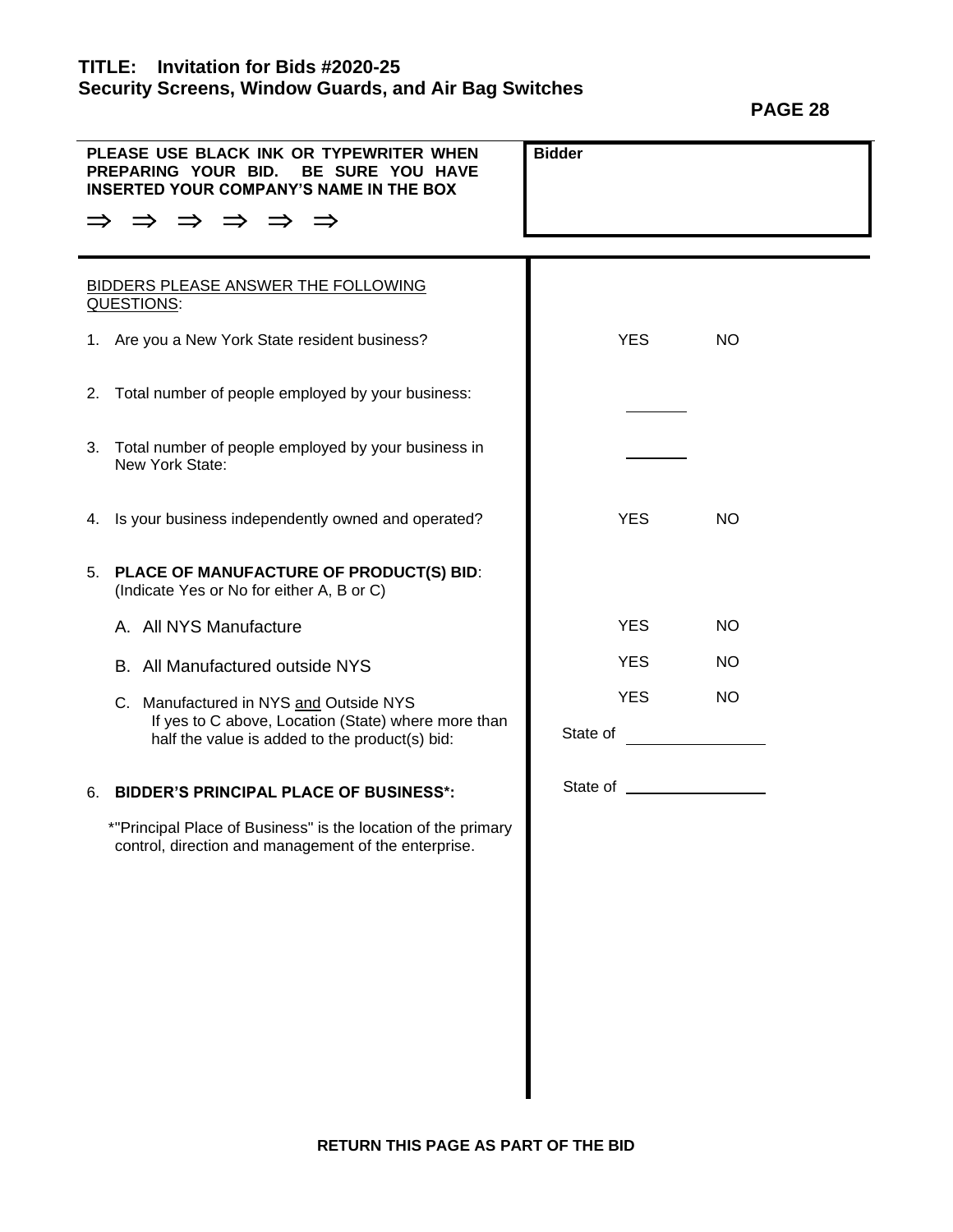**PAGE 29** 

|                                                                                                                                                                                                                                                                                                                                                                                                                                                                                                                                                                                                                                              | <b>Bidder</b>                                                                                                                                                                                                                                         |
|----------------------------------------------------------------------------------------------------------------------------------------------------------------------------------------------------------------------------------------------------------------------------------------------------------------------------------------------------------------------------------------------------------------------------------------------------------------------------------------------------------------------------------------------------------------------------------------------------------------------------------------------|-------------------------------------------------------------------------------------------------------------------------------------------------------------------------------------------------------------------------------------------------------|
| PLEASE USE BLACK INK OR TYPEWRITER WHEN<br>PREPARING YOUR BID.<br>BE SURE YOU HAVE<br><b>INSERTED YOUR COMPANY'S NAME IN THE BOX</b>                                                                                                                                                                                                                                                                                                                                                                                                                                                                                                         |                                                                                                                                                                                                                                                       |
| $\Rightarrow$ $\Rightarrow$ $\Rightarrow$<br>$\Rightarrow$                                                                                                                                                                                                                                                                                                                                                                                                                                                                                                                                                                                   |                                                                                                                                                                                                                                                       |
| <b>7. ENCOURAGING USE OF NEW YORK STATE</b><br><b>BUSINESSES IN CONTRACT PERFORMANCE</b>                                                                                                                                                                                                                                                                                                                                                                                                                                                                                                                                                     |                                                                                                                                                                                                                                                       |
| New York State businesses have a substantial presence in<br>State Contracts and strongly contribute to the economies of<br>the state and the nation. In recognition of their economic<br>activity and leadership in doing business in New York State,<br>Bidders/Proposers for this contract for commodities, services<br>or technology are strongly encouraged and expected to<br>consider New York State businesses in the fulfillment of the<br>requirements of the Contract. Such partnering may be as<br>subcontractors, suppliers, protégés or other supporting roles.<br>Bidders/Proposers need to be aware that all authorized users | Bidders/Proposers can demonstrate their<br>commitment to the use of New York State<br>businesses by responding to the question<br>below:<br>Will New York State Businesses be used<br>in the performance of this Contract?<br><b>YES</b><br><b>NO</b> |
| of this Contract will be strongly encouraged, to the maximum<br>extent practical and consistent with legal requirements, to use<br>responsible and responsive New York State businesses in<br>purchasing commodities that are of equal quality and<br>functionality and in utilizing services and technology.<br>Furthermore, Bidders/Proposers are reminded that they must<br>continue to utilize small, minority and women-owned<br>businesses, consistent with current State law.                                                                                                                                                         | If yes, identify New York State<br>Business(es) that will be used:<br>(Attach identifying information)                                                                                                                                                |
| Utilizing New York State businesses in State Contracts will<br>help create more private sector jobs, rebuild New York's<br>infrastructure, and maximize economic activity to the mutual<br>benefit of the Contractor and its New York State business<br>partners. New York State businesses will promote the<br>Contractor's optimal performance under the Contract, thereby<br>fully benefiting the public-sector programs that are supported<br>by associated procurements.                                                                                                                                                                |                                                                                                                                                                                                                                                       |
| Public procurements can drive and improve the State's<br>economic engine through promotion of the use of New York<br>businesses by its Contractors. The State therefore expects<br>Bidders/Proposers to provide maximum assistance to New<br>York businesses in their use of the Contract. The potential<br>participation by all kinds of New York businesses will deliver<br>great value to the State and its taxpayers.                                                                                                                                                                                                                    |                                                                                                                                                                                                                                                       |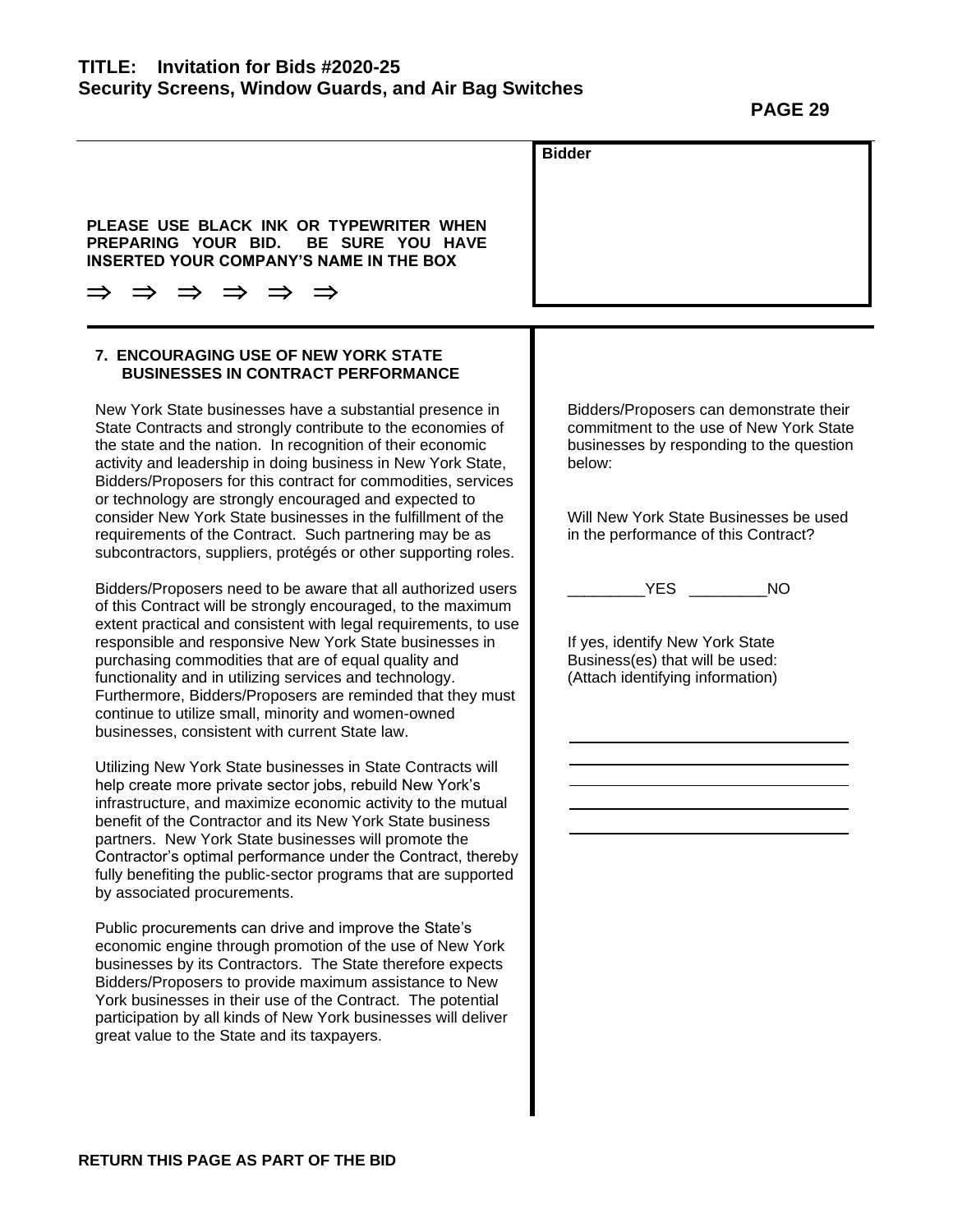**PAGE 30** 

By signing, the offerer/bidder affirms that it understands and agrees to comply with the NYS Office of General Services (OGS) procedures relative to permissible contacts, as required by State Finance Law §139-j and §139-k.

Procurement Lobbying information can be accessed at: <https://ogs.ny.gov/acpl/>

|                                                               | Prior Non-Responsibility Determinations - State Finance Law §139-k                                                                                                                               |                         |
|---------------------------------------------------------------|--------------------------------------------------------------------------------------------------------------------------------------------------------------------------------------------------|-------------------------|
|                                                               | 1. Has any Government Entity made a finding of non-responsibility against this organization/company? No                                                                                          | Yes                     |
|                                                               |                                                                                                                                                                                                  |                         |
|                                                               | 2. If yes, was the basis for the finding of non-responsibility due to a violation of SFL§139-j or<br>due to the intentional provision of false or incomplete information to a Government Entity? | <b>No</b><br>Yes        |
|                                                               | 3. Has any Government Entity terminated or withheld a procurement contract with this<br>organization/company due to the intentional provision of false or incomplete information?                | <b>No</b><br><b>Yes</b> |
|                                                               | If yes to any of the above questions, provide complete details on a separate page and attach.                                                                                                    |                         |
|                                                               |                                                                                                                                                                                                  |                         |
|                                                               | I certify that all information provided to the Governmental Entity with respect to State Finance Law §139-k is                                                                                   |                         |
| <b>Offerer Certification:</b><br>complete, true and accurate. |                                                                                                                                                                                                  |                         |

# **Procurement Lobbying Termination**

DOCCS reserves the right to terminate this contract in the event it is found that the certification filed by the Offeror/bidder in accordance with New York State Finance Law §139-k was intentionally false or intentionally incomplete. Upon such finding, DOCCS may exercise its termination right by providing written notice to the Offeror/bidder in accordance with the written notification terms of the contract.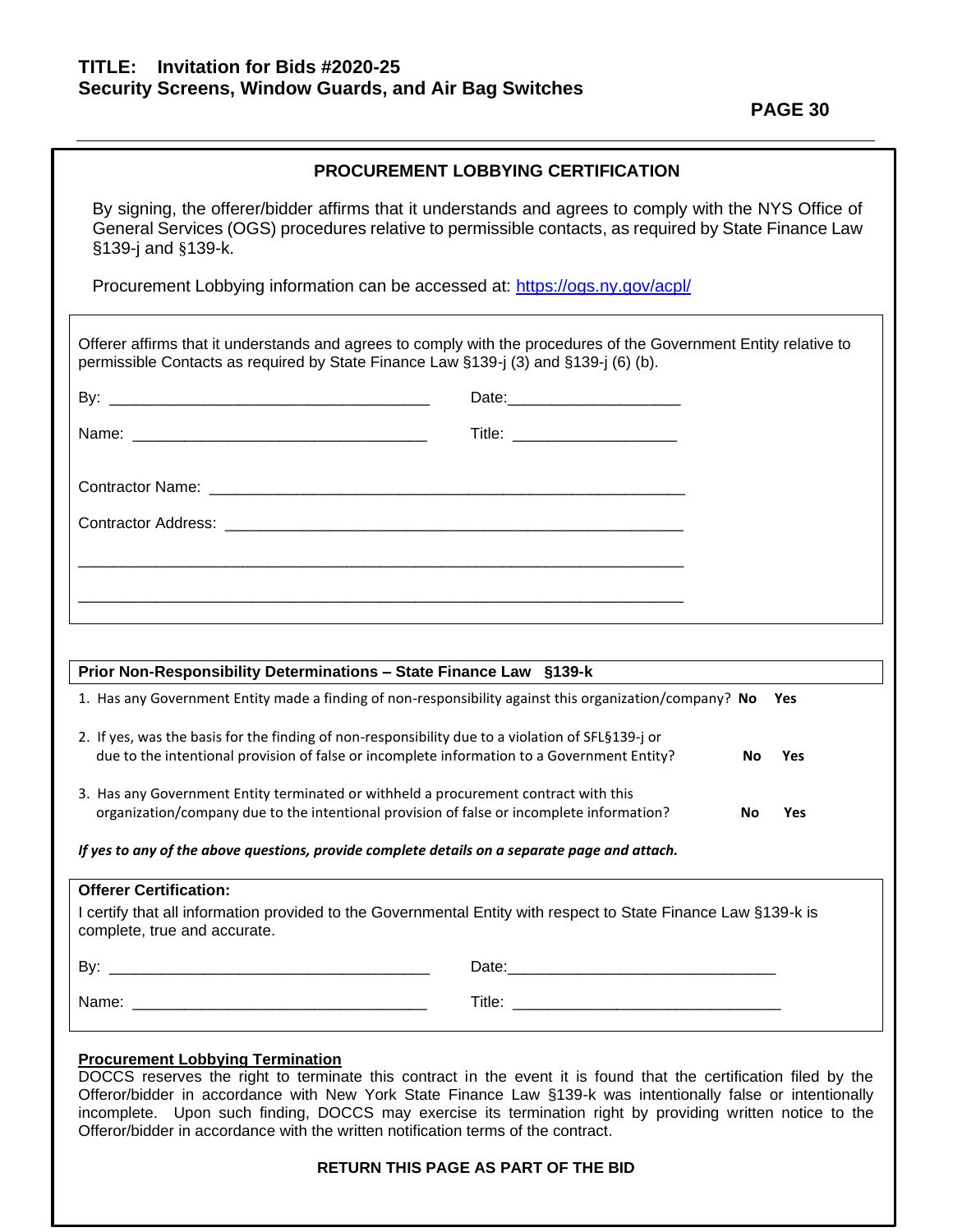**PAGE 31** 

# **NYS REQUIRED CERTIFICATIONS**

# **EXECUTIVE ORDER NO. 177 CERTIFICATION**

The New York State Human Rights Law, Article 15 of the Executive Law, prohibits discrimination and harassment based on age, race, creed, color, national origin, sex, pregnancy or pregnancy-related conditions, sexual orientation, gender identity, disability, marital status, familial status, domestic violence victim status, prior arrest or conviction record, military status or predisposing genetic characteristics.

The Human Rights Law may also require reasonable accommodation for persons with disabilities and pregnancy-related conditions. A reasonable accommodation is an adjustment to a job or work environment that enables a person with a disability to perform the essential functions of a job in a reasonable manner. The Human Rights Law may also require reasonable accommodation in employment on the basis of Sabbath observance or religious practices.

Generally, the Human Rights Law applies to:

- all employers of four or more people, employment agencies, labor organizations and apprenticeship training programs in all instances of discrimination or harassment;
- employers with fewer than four employees in all cases involving sexual harassment; and,
- any employer of domestic workers in cases involving sexual harassment or harassment based on gender, race, religion or national origin.

In accordance with Executive Order No. 177, the Contractor hereby certifies that it does not have institutional policies or practices that fail to address the harassment and discrimination of individuals on the basis of their age, race, creed, color, national origin, sex, sexual orientation, gender identity, disability, marital status, military status, or other protected status under the Human Rights Law.

Executive Order No. 177 and this certification do not affect institutional policies or practices that are protected by existing law, including but not limited to the First Amendment of the United States Constitution, Article 1, Section 3 of the New York State Constitution, and Section 296 (11) of the New York State Human Rights Law.

### **STATE FINANCE LAW § 139-L CERTIFICATION**

Contractor and each person signing on behalf of any Contractor certifies, and in the case of a joint bid each party thereto certifies as to its own organization, under penalty of perjury, that the Contractor has and has implemented a written policy addressing sexual harassment prevention in the workplace and provides annual sexual harassment prevention training to all of its employees. Such policy shall, at a minimum, meet the requirements of section two hundred one-g of the labor law.

If the Contractor cannot make the foregoing certification, such Contractor shall so state and shall furnish a signed statement that sets forth in detail the reasons that the Contractor cannot make the certification.

**By signing you certify your express authority to sign on behalf of yourself, your company, or other entity and full knowledge and acceptance of this Certification document and that all information provided is complete, true and accurate.**

| <b>Authorized Signature</b>               |              | <b>Date</b>  |  |  |
|-------------------------------------------|--------------|--------------|--|--|
|                                           |              |              |  |  |
| <b>Print Name</b>                         |              | <b>Title</b> |  |  |
|                                           |              |              |  |  |
| <b>Company Name</b>                       |              |              |  |  |
|                                           |              |              |  |  |
| D/B/A - Doing Business As (if applicable) |              |              |  |  |
|                                           |              |              |  |  |
| <b>Address</b>                            |              |              |  |  |
|                                           |              |              |  |  |
| <b>City</b>                               | <b>State</b> | Zip          |  |  |
|                                           |              |              |  |  |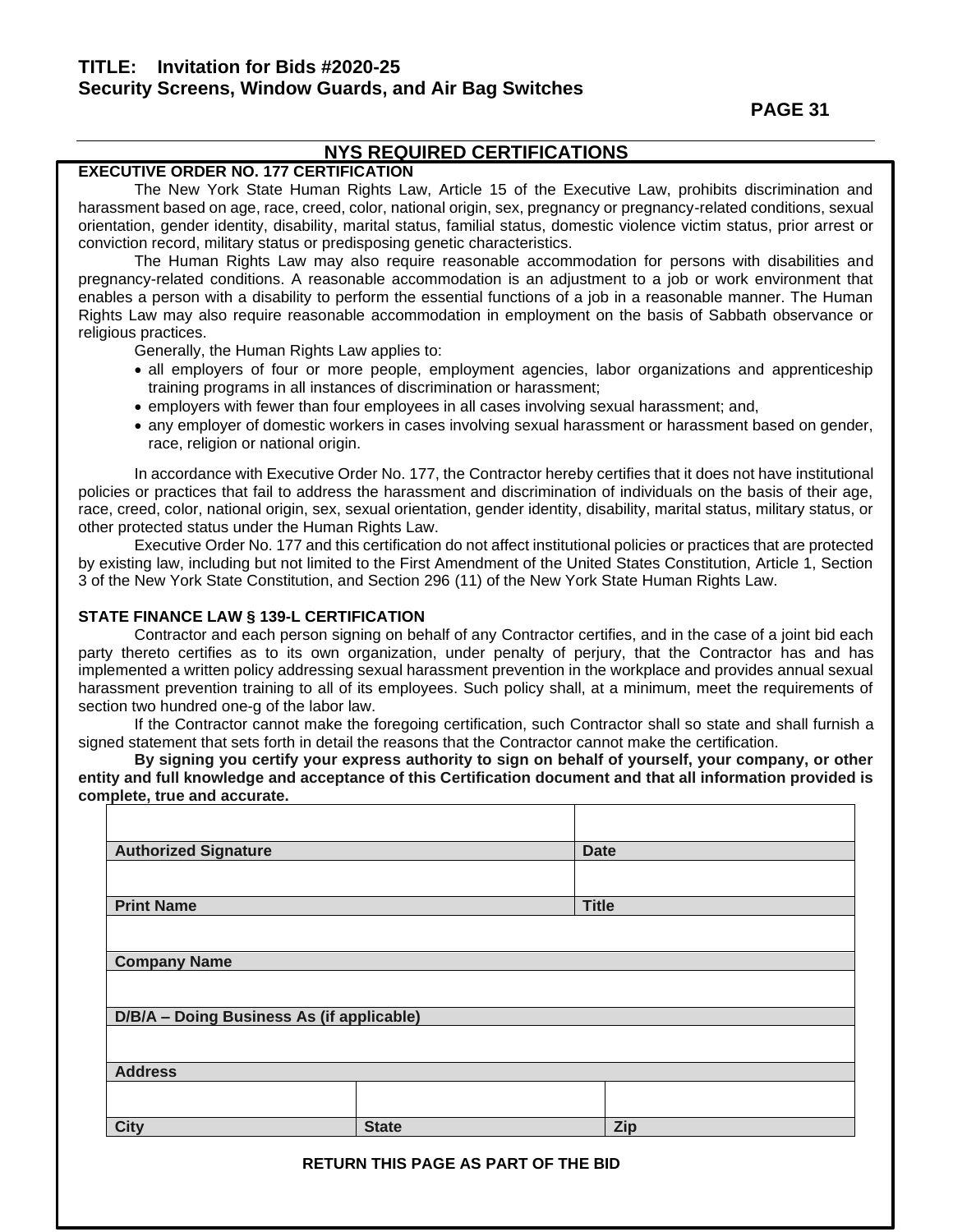# **Vendor Assurance of No Conflict of Interest or Detrimental Effect**

The Firm offering to provide commodities/services pursuant to this IFB, as a contractor, joint venture contractor, subcontractor, or consultant, attests that its performance of the services outlined in this solicitation does not and will not create a conflict of interest with nor position the Firm to breach any other contract currently in force with the State of New York.

Furthermore, the Firm attests that it will not act in any manner that is detrimental to any State project on which the Firm is rendering services. Specifically, the Firm attests that:

- 1. The fulfillment of obligations by the Firm, as proposed in the response, does not violate any existing contracts or agreements between the Firm and the State;
- 2. The fulfillment of obligations by the Firm, as proposed in the response, does not and will not create any conflict of interest, or perception thereof, with any current role or responsibility that the Firm has with regard to any existing contracts or agreements between the Firm and the State;
- 3. The fulfillment of the obligations by the Firm, as proposed in the response, does not and will not compromise the Firm's ability to carry out its obligations under any existing contracts between the Firm and the State;
- 4. The fulfillment of any other contractual obligations that the Firm has with the State will not affect or influence its ability to perform under any contract with the State resulting from this IFB;
- 5. During the negotiation and execution of any contract resulting from this IFB, the Firm will not knowingly take any action or make any decision which creates a potential for conflict of interest or might cause a detrimental impact to the State as a whole including, but not limited to, any action or decision to divert resources from one State project to another;
- 6. In fulfilling obligations under each of its State contracts, including any contract which results from this IFB, the Firm will act in accordance with the terms of each of its State contracts and will not knowingly take any action or make any decision which might cause a detrimental impact to the State as a whole including, but not limited to, any action or decision to divert recourses from one State project to another;
- 7. No former officer or employee of the State who is now employed by the Firm, nor any former officer or employee or the Firm who is now employed by the State, has played a role with regard to the administration of this contract procurement in a manner that may violate section 73(8)(a) of the State Ethics Law; and
- 8. The Firm has not and shall not offer to any employee, member or director of the State any gift, whether in the form of money, service, loan, travel, entertainment, hospitality, thing or promise, or in any other form, under circumstances in which it could reasonably be inferred that the gift was intended to influence said employee, member or director, or could reasonably be expected to influence said employed, member or director, in the performance of the official duty of said employee, member or director or was intended as a reward for any official action on the part of said employee, member or director.

Firms responding to this IFB should note that the State recognizes that conflicts may occur in the future because a Firm may have existing or new relationships. The State will review the nature of any such new relationships and reserves the right to terminate the contract for cause if, in its judgment, a real or potential conflict of interest cannot be cured.

Name, Title:

Signature: Date: Date: Date: Date: Date: Date: Date: Date: Date: Date: Date: Date: Date: Date: Date: Date: Date: Date: Date: Date: Date: Date: Date: Date: Date: Date: Date: Date: Date: Date: Date: Date: Date: Date: Date: D

This form must be signed by an authorized executive or legal representative.